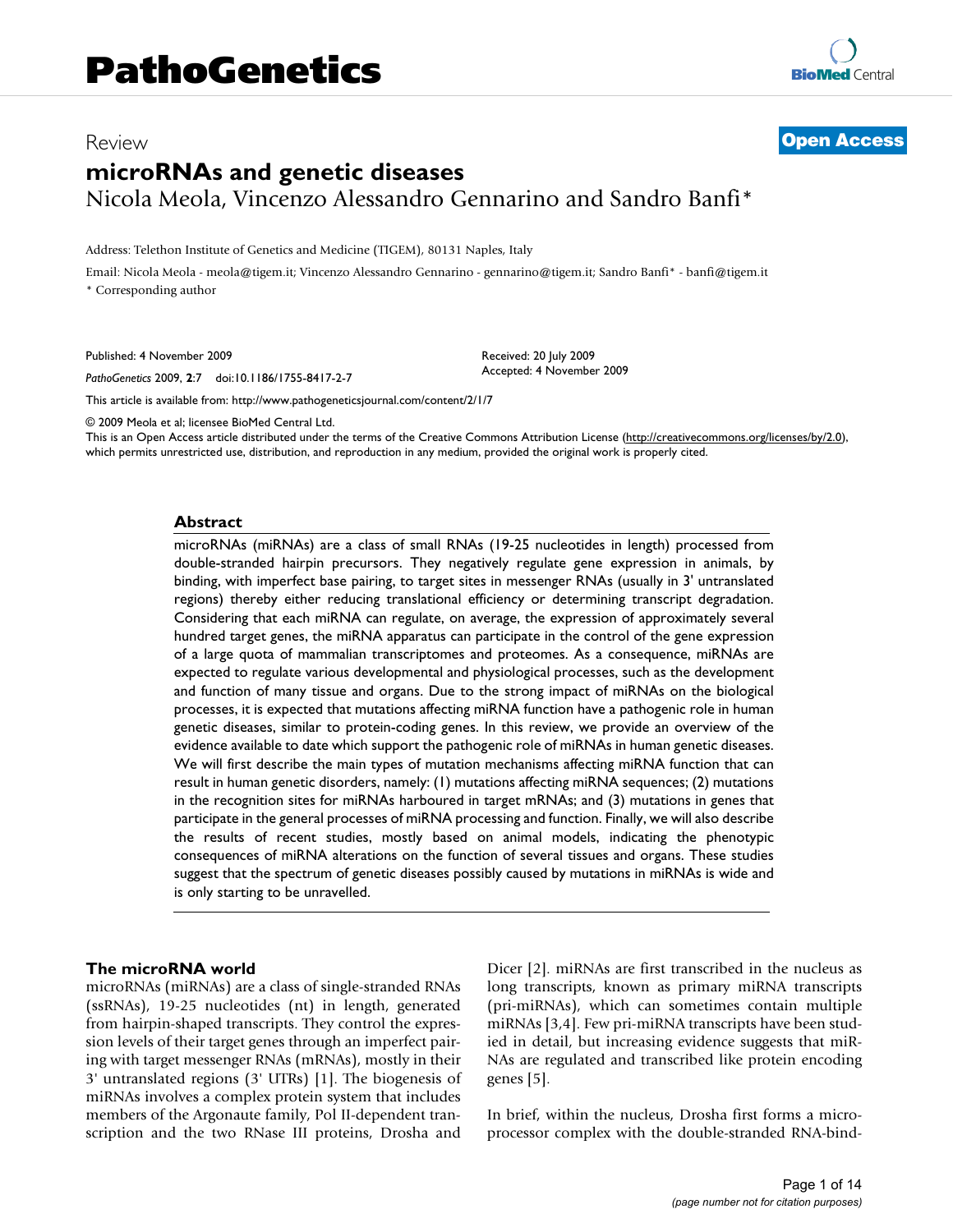ing protein DGCR8 [6]. It then processes the pri-miRNAs into a smaller, stem-loop miRNA precursor of ~70 nucleotides (pre-miRNA) [7]. pre-miRNAs are exported, in turn, across the nuclear membrane and into the cytoplasm by the Exportin-5 complex [8-10]. These pre-miRNAs are further cleaved by Dicer thus producing a 19- to 25-nucleotide RNA duplex. These duplexes are then incorporated into a ribonucleoprotein complex (RNP) called RISC-like complex [11,12], referred to as the miRNA-induced silencing complex (miRISC). Only one strand of the miRNA-duplex, known as the mature miRNA, is incorporated into the miRISC complex, while the other strand, the miRNA-star (miRNA\*), is degraded [1] although, recently, miRNAs\* have been found to play a role similar to that of their cognate miRNAs. Within the miRISC complex, miRNAs bind to the mRNA targets and regulate gene expression, either at the translational level [13,14] or at the transcript level [15-17] or both [18]. A crucial role in the recognition of the target mRNA by the miRNA is played by the so-called seed region, which is composed of six to seven nt, which shows a perfect complementarity between a miRNA and its target. miRNA can be localized in the intergenic (40%) or the intragenic (60%) regions [19]. Intragenic miRNAs are located within other transcriptional units which are termed host genes. The vast majority of intragenic miRNAs is localized within the intronic regions of their host genes and only a minority (10%) lies within exonic regions, usually pertaining to the non protein-coding host genes. Interestingly, it has been demonstrated that many intronic miRNAs and their host genes are co-regulated and co-transcribed from a common promoter [20-22].

# **miRNAs and their implication in human diseases**

miRNAs are implicated in a wide range of basic biological processes, including development, differentiation, apoptosis and proliferation [23,24]. Since the discovery of the strong impact of miRNAs on biological processes, it has been hypothesized that mutations affecting miRNA function may have a pathogenic role in human diseases. A large body of evidence has already shown that aberrant miRNA expression is implicated in most forms of human cancer [25-27], but fewer studies have established a clear link between miRNAs and human genetic disorders. Initially, there were two main (and contrasting) arguments against the hypothesis of miRNAs as genes responsible for human genetic diseases: (1) each miRNA is endowed with such a basic role in the regulation of gene expression and consequently in the regulation of basic cellular processes that a significant alteration of their function is not compatible with cell survival and ultimately with life; and (2) considering the great deal of redundancy in miRNA actions, a significant alteration of the function of a single miRNA may only give rise to subtle modifications in both the cellular transcriptome and proteome, which are unable to determine a significant perturbation of biological processes and ultimately lead to a diseased phenotype.

Our aim in this review is to provide an overview of the evidence available to date which support the pathogenic role of miRNAs in human genetic diseases, with a particular focus on monogenic disorders. In order to achieve this goal, we will first describe the types of mutations affecting miRNA function that can result in human monogenic disorders, giving some recently described examples. In the second part of this review, we will give a broader picture of the hypothetic involvement of miRNAs in the pathogenesis of human monogenic diseases based on the results obtained *in vivo* from the analysis of several animal models characterized by either the global perturbation of miRNA pathways or by the perturbation (either inactivation or overexpression) of single miRNAs.

# **Types of miRNA mutations with a pathogenic role in human mendelian disorders**

Given the mechanisms of action of miRNAs (see above), three main types of mutation mechanisms affecting miRNA function can be envisaged (Figure 1): (1) mutations affecting primarily miRNAs, either point mutations in the mature sequence or larger mutations (that is, deletions or duplications of the entire miRNA locus); (2) mutations in the 3' UTR of mRNAs that can lead to the removal or to the *de novo* generation of a target recognition site for a specific miRNA; and (3) mutations in genes which participate in the general processes of miRNA processing and function and, therefore, are predicted to impact on global miRNA function.

# **Mutations affecting primarily miRNAs** *Large mutations*

Likewise, protein-coding loci and also miRNA loci can be subjected to large mutations, such as deletions or duplications. To date, there are no examples of such mutations which are clearly associated with human mendelian diseases. However, a careful analysis of the genomic organization of miRNAs reveals that a number of intragenic miRNAs are localized within host genes (see above) whose mutations are responsible for human genetic disorders. By analysing the mutation spectrum previously described for the latter disease genes in the Human Gene Mutation Database (HGMD) [28], we found evidence that some mutations do, indeed, significantly affect one or more miRNAs (Table 1). This is the case, for instance, in certain intragenic deletions responsible for Duchenne muscular dystrophy, choroideraemia and Dent disease, among others, which are also predicted to encompass some miRNAs. It is of crucial importance to confirm these predictions and to determine whether or not the deletion of these miRNAs is able to play a role in the phenotype observed. Furthermore, several miRNAs loci are also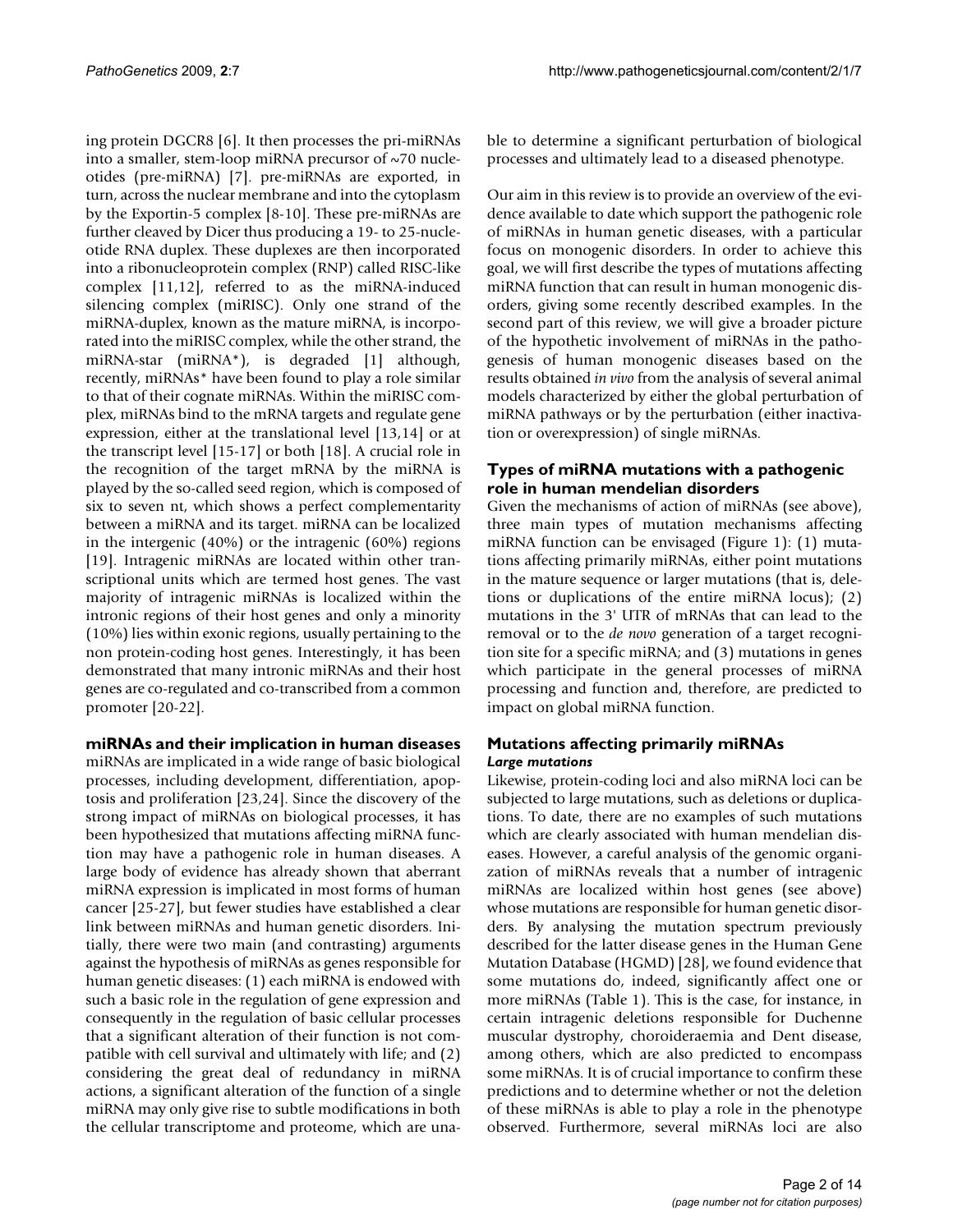

**Schematic diagram summarizing the main types of miRNA mutations with a potential aetiopathogenic role in monogenic disorders (see text for further details)**.

either deleted or duplicated (Table 1) in some well-known human aneuploidy syndromes, and there is initial evidence of their contribution to the pathogenic mechanisms of the complex manifestations of these disorders [29].

### *Point mutations in miRNA mature sequences*

Duan and colleagues, in 2007, described a single nucleotide polymorphism (SNP) within the seed region of miR-125a. Through a series of *in vitro* analyses, the authors demonstrated that this SNP in miR-125a, in addition to reducing miRNA-mediated translational suppression, significantly altered the processing from pri-miRNA to pre-miRNA. Although this SNP has not been associated with a disease status, these data suggest, for the first time, that SNPs that reside within miRNA genes may, indeed, impair miRNA biogenesis and alter target selection and, therefore, have a potentially profound biological effect [30].

The first example of point mutations in the mature sequence of a miRNA with an aetiopathogenic role in a human mendelian disease has been recently reported by Mencìa *et al*. [31]. They identified two different nucleotide substitutions in the seed region of the human miR-96 in two Spanish families affected by an autosomal dominant form of deafness, namely DFNA50. In particular, both the mutations, miR-96 (+13G>A) and (+14C>A), which were not present in several unrelated normal-hearing Spanish controls, were segregated in both of the families with a hearing impairment. miR-96, together with miR-182 and miR-183, is transcribed as a single polycistronic transcript and is reported to be expressed in the inner ear. For this reason, the authors also carried out a mutation screening of miR-182 and miR-183 in the same cohort of patients, tested for miR-96. However, they did not find any potential mutation, although this does not exclude the possibility that the latter two miRNAs may be involved in the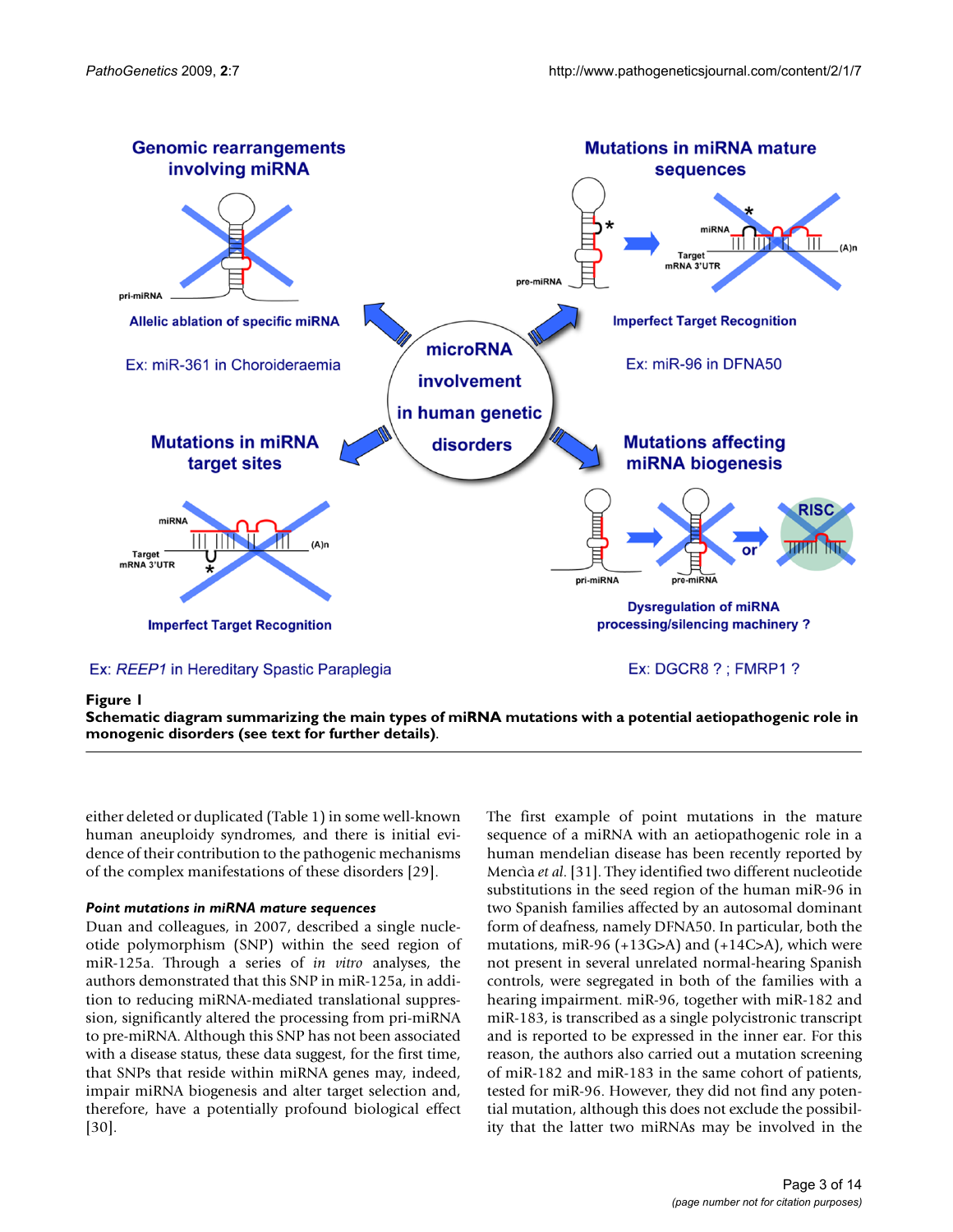| <b>Disease</b>                                                                  | <b>OMIM</b>         | <b>Inheritance</b><br>pattern | Responsible<br>gene/locus | Disease gene<br>locus  | miRNA<br>involved in<br>the mutation                                                                                        | Type of<br>mutation<br>involving the<br>miRNA | <b>Selected</b><br>references |
|---------------------------------------------------------------------------------|---------------------|-------------------------------|---------------------------|------------------------|-----------------------------------------------------------------------------------------------------------------------------|-----------------------------------------------|-------------------------------|
| Choroideraemia                                                                  | *300390             | X-linked<br>recessive         | <b>CHM</b>                | Xq21.2                 | $miR-361$                                                                                                                   | Complete<br>miRNA deletion                    | [106, 107]                    |
| Dent disease                                                                    | #300009             | X-linked<br>recessive         | CLCN <sub>5</sub>         | Xp11.22                | miR-500; miR-<br>600; miR-188;<br>miR-362-5p;<br>miR-362-3p;<br>miR-500; miR-<br>501; miR-502;<br>miR-532-5p;<br>miR-532-3p | Complete<br>miRNA deletion                    | [108]                         |
| <b>Epidermolysis</b><br>bullosa                                                 | #226650             | Autosomal<br>recessive        | COLI7AI                   | 10q24.3                | miR-936                                                                                                                     | Complete<br>miRNA deletion<br>(one allele)    | [109, 110]                    |
| Muscular<br>dystrophy,<br>Duchenne/<br>Beker                                    | #310200;<br>#300376 | X-linked<br>recessive         | <b>DMD</b>                | Xp21.1                 | miR-548f-5                                                                                                                  | Complete<br>miRNA deletion                    | $[111 - 113]$                 |
| Haemophilia A                                                                   | +306700             | X-linked<br>recessive         | F8                        | Xq28                   | miR-1184                                                                                                                    | Complete<br>miRNA deletion                    | $[114-116]$                   |
| Beckwith-<br>Wiedemann<br>syndrome                                              | #130650             | Autosomal<br>dominant         | H <sub>19</sub>           | $I$ Ip <sub>15.5</sub> | miR-675                                                                                                                     | Complete<br>miRNA deletion                    | [117]                         |
| Pantothenate<br>kinase-<br>associated<br>neurodegenerati<br>on/Harp<br>syndrome | #234200;<br>#607236 | Autosomal<br>recessive        | PANK <sub>2</sub>         | $20p13-p12.3$          | miR-103-2                                                                                                                   | Complete<br>miRNA deletion                    | [118]                         |
| Polycystic<br>kidney disease I                                                  | #173900             | Autosomal<br>dominant         | <b>PKD1</b>               | $16p13.3-p13.12$       | miR-1225                                                                                                                    | Complete<br>miRNA deletion                    | [119]                         |
| <b>HHH</b> syndrome                                                             | #238970             | Autosomal<br>recessive        | <b>SLC25A15</b>           | $13q$ $14$             | $miR-621$                                                                                                                   | Complete<br>miRNA deletion<br>(one allele)    | [120]                         |
| Down<br>syndrome                                                                | #190685             |                               | Chromosome<br>21 trisomy  | Chromosome<br>21       | miR-99a; let-7c;<br>miR-125b; miR-<br>155; miR-802                                                                          | miRNA<br>triplication                         | $[121 - 123]$                 |
| Williams-Beuren<br>syndrome                                                     | #194050             | Autosomal<br>dominant         | 7q11.23<br>deletion       | 7q11.23                | miR-590                                                                                                                     | Complete<br>miRNA deletion                    | [124, 125]                    |
| DiGeorge<br>syndrome                                                            | #188400             | Autosomal<br>dominant         | $22q$ I I.2<br>deletion   | $22q$ I I.2            | miR-648; miR-<br>185; miR-1306;<br>miR-1286; miR-<br>649; miR-301b;<br>miR-130b; miR-<br>650                                | Complete<br>miRNA deletion                    | $[126 - 128]$                 |

# **Table 1: Example of LARGE mutations, responsible for human genetic diseases, encompassing microRNA (miRNA) loci**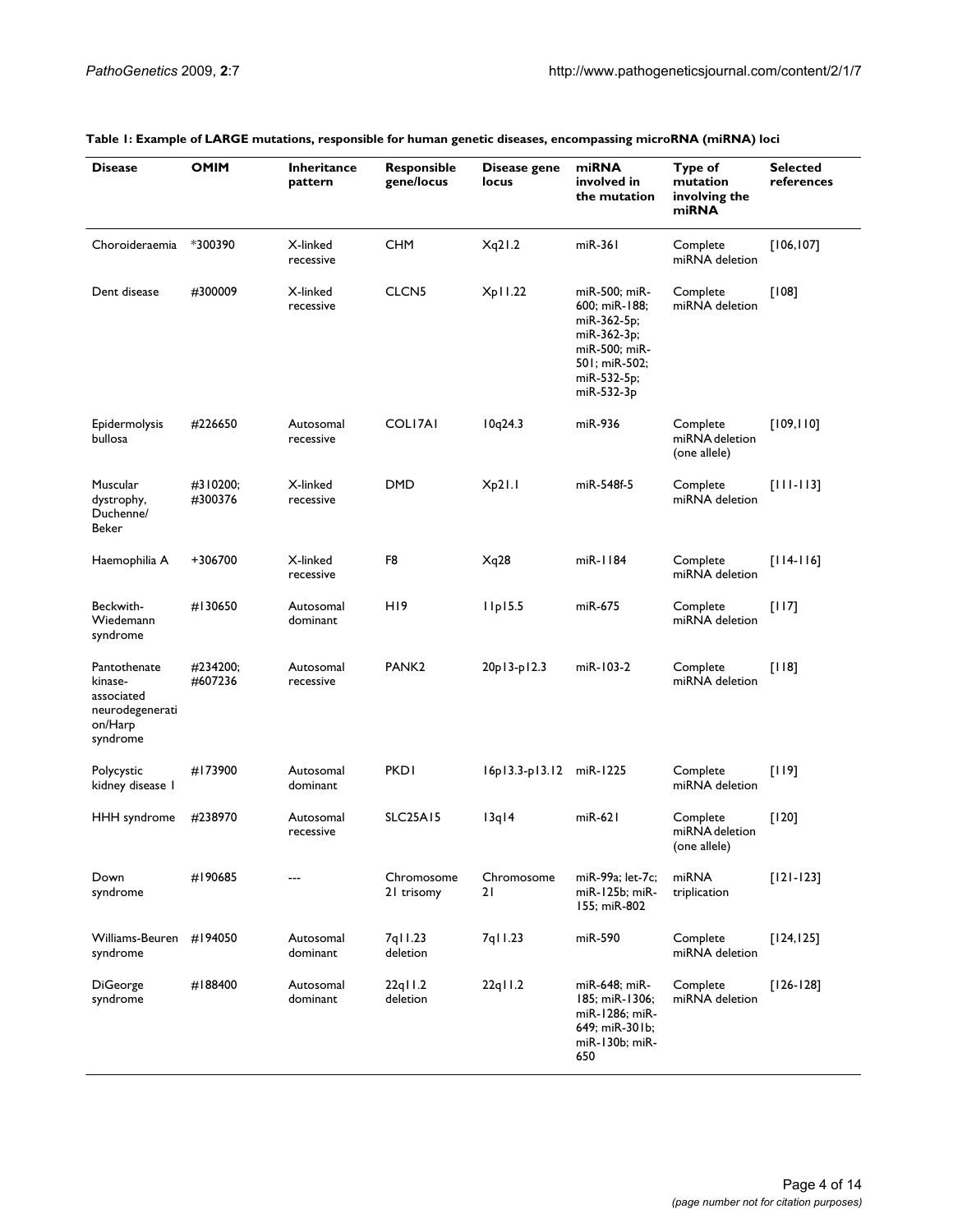pathogenesis of other forms of deafness. The fact that both the above families manifested the hearing loss postlingually indicated that probably neither of the two miR-96 mutations resulted in impaired development of the inner ear. Instead, they could have had an impact on the regulatory role that miR-96 plays in the hair cells of the adult cochlea which maintain the gene expression profiles required for its normal function. *In vitro* experiments showed that both mutations impaired, but did not abrogate, the processing of miR-96 to its mature form, although an additional indirect effect on the expression of miR-182 and miR-183 due to the miR-96 mutations cannot be excluded. Furthermore, a luciferase reporter assay confirmed that both mutations were able to affect the targeting of a subset of selected miR-96 target genes, mostly expressed in the inner ear. In contrast, no significant gain of function was associated with these two mutations, at least for the potentially new acquired miR-96 targets investigated. In addition, after an ophthalmologic revision, no ocular phenotype was observed in individuals carrying mutations in miR-96 (age range between 2 and 66 years), suggesting that its specific targets in the retina, a site in which miR-96 is also strongly expressed, were not critical for its function or that the translation of these targets was not markedly affected [31].

The finding of a single base change  $(A>T)$  in the seed region of miR-96 in a mouse mutant (*diminuendo*) with a progressive hearing loss phenotype, provided additional support to the finding that a single base change in miR-96 is the causative mutation behind the hearing loss phenotype in both man and mouse [32]. In particular, the *diminuendo* mutant showed progressive hearing impairment in heterozygotes and profound deafness in homozygotes associated with hair cell defects. Lewis and colleagues suggested that the degeneration observed in homozygotes could be a consequence of a prior dysfunction of the hair cells. Bioinformatic analysis indicated that the mutation has a direct effect on the expression of many genes, including transcription factor genes, that are directly required for hair cell development and survival. The large number of genes whose expression is affected by miR-96 suggests that the mechanism that explains the effects of the mutation may not be simple but, rather, may be the result of a combination of different small effects that act in concert to cause hair cell dysfunction [32].

### *Mutations in miRNA target sites*

In animal cells, most miRNAs form imperfect hybrids with sequences in the 3'-UTR, with the miRNA 5'-proximal 'seed' region (positions 2-8) providing most of the pairing specificity [33,34]. However, evidence is also accumulating that miRNAs may target mRNA-coding regions [35]. Generally, miRNAs inhibit protein synthesis either by repressing translation or by bringing about deadenylation and degradation of mRNA targets [36]. Since more than 700 miRNAs have been identified in the human and mouse genomes [37], and also considering that each miRNA can regulate, on average, the expression of 100- 200 target genes [38,39], the whole miRNA apparatus seems to participate in the control of the gene expression for a significant proportion of the mammalian gene complement.

It is conceivable that some sequence variations falling within the 3'-UTR of mRNA may alter miRNA recognition sites, either by altering functional miRNA target sites or by creating aberrant miRNA target sites. Both types of sequence variations may potentially have deleterious effects in the case of either miRNA-mRNA pairs endowed with a biologically relevant (and non-redundant) role or when the formation of an illegitimate miRNA target occurs in mRNAs that are under selective pressure to avoid target sites for that particular miRNA (that is, in the case of the so-called anti-targets) [40].

One of the first animal disorders with a mendelian transmission reported to be caused by dysregulation of a specific miRNA-mRNA target pair was the Texel sheep model. The Texel sheep phenotype is characterized by an inherited muscular hypertrophy that is more pronounced in the hindquarters of sheep [41]. Clop *et al*. [41] demonstrated that the *myostatin* (*GDF8*) gene of Texel sheep is characterized by a G to A transition in the 3' UTR that creates a target site for mir-1 and mir-206, which are highly expressed in the skeletal muscle. This sequence change leads to a translational inhibition of the *myostatin* gene and, hence, is responsible for the muscular hypertrophy of Texel sheep [41].

There are now some examples of sequence variations in the 3'-UTR of mRNAs altering miRNA recognition sites which have been suggested to have a pathogenic role in human genetic diseases. The first was reported by Abelson *et al*. [42], who identified two independent occurrences of the identical sequence variant in the binding site for the miRNA hsa-miR-189 (now termed miR-24\*) in the 3'- UTR of the *SLITRK1* mRNA in familial cases of Tourette's syndrome, a developmental neuropsychiatric disorder characterized by chronic vocal and motor tics. This 3'-UTR sequence variation in *SLITRK1* was proposed in order to determine an increased extent of repression of this gene by hsa-miR-189 (miR-24\*). It must be underlined, however, that the involvement of *SLITRK1* in Tourette's syndrome has been subsequently questioned by other reports [43-47]. The second example is represented by two different point mutations in the 3'-UTR of the *REEP1* gene which have been associated with an autosomal dominant form of hereditary spastic paraplegia (SPG31) [48,49]. These mutations, which alter the sequence of a predicted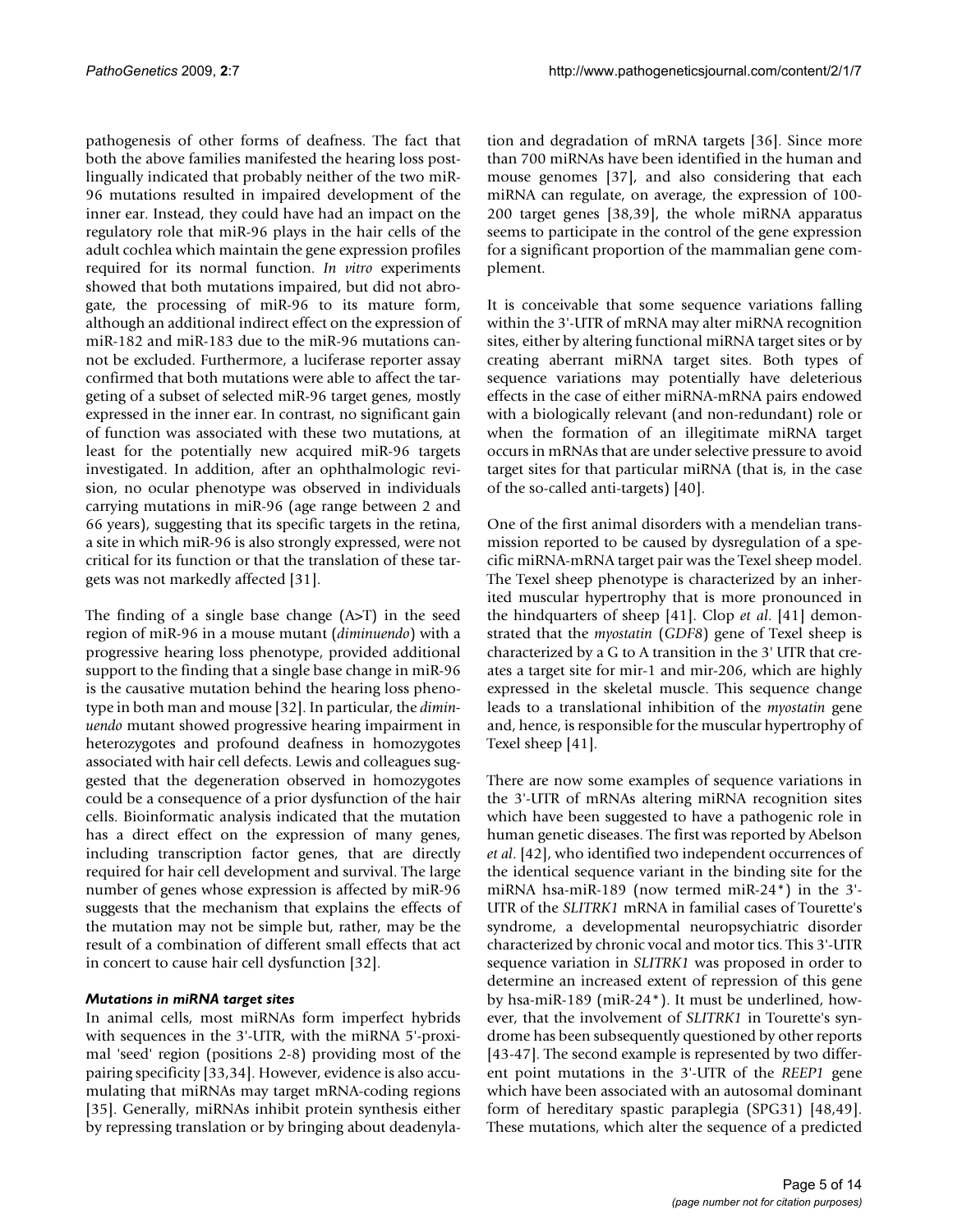target site for miR-140, were found to segregate with the disease phenotype and were not detected in a large set of human controls. These data strongly suggest the pathogenic role of the impaired miR-140-*REEP1* binding in some SPG31 families, although so far no functional data have been provided to consolidate this hypothesis.

Georges and colleagues tried to address, in a more systematic way, the potential implications of sequence variations in the 3'-UTR of mRNAs in the pathogenesis of human diseases. They demonstrated, through SNP analysis, that sequence variations creating or destroying putative miRNA target sites are abundant in the human genome and suggested that they might be important effectors of phenotypic variation [50]. A list of additional sequence variations altering putative miRNA recognition sites, and with a potential role in human disease, can be found in a review by Sethupathy and Collins [51]. The authors critically reviewed a number of studies that claimed that there is an association between the presence of polymorphisms/mutations in miRNA target sites (poly-miRTSs) and human diseases, giving a special emphasis on possible biases and confounding factors. They concluded that only a few presented rigorous genetic and functional evidence. The authors therefore suggested a set of concrete recommendations in order to guide future investigations of putative disease-associated poly-miRTSs [51].

### *Mutations impacting on global miRNA function*

As previously described, a number of different proteins are involved in the processing of miRNAs. Mutations altering the function of these proteins are predicted to determine a global alteration of miRNA function. This aspect is exploited, for instance, in the experimental inactivation of *Dicer* that is used to assess the biological consequences of the global perturbation of miRNA activity in whole organisms or specific tissues/cell types (see also below). Complete loss-of-function mutations of certain key members of the miRNA processing pathway (such as Drosha and Dicer) are expected to be incompatible with life and, therefore, are not believed to play a role in the pathogenesis of human monogenic disorders. However, there are two human diseases characterized by mutations in genes involved in miRNA processing/activity, namely DiGeorge syndrome and Fragile X syndrome. The *DGCR8* gene, which maps to chromosomal region 22q11.2, is commonly deleted in DiGeorge syndrome [52], characterized by cardiovascular defects, craniofacial defects, immunodeficiency and neurobehavioral alterations. As previously mentioned, DGCR8 is a component of the Drosha complex and its haploinsufficiency in DiGeorge syndrome patients may have a potential impact on miRNA processing. However, also based on the results of the targeted inactivation of the corresponding gene in mouse [53], there are no data, thus far, which point to a functional effect of DGCR8 haploinsufficiency on miRNA biogenesis.

The second example is represented by the Fragile X syndrome. The product of the *FRM1* gene, whose loss-offunction is responsible for this condition, is a selective RNA binding protein. It has been proposed that the FMRP1 protein may function as a translational repressor of its mRNA targets at synapses by recruiting the RISC complex along with miRNAs and by facilitating the recognition between miRNAs and a specific subset of their mRNA targets. This interaction is suggested to be important in the process of synaptic plasticity which, instead, is largely compromised in Fragile X syndrome patients [54,55]. However, this hypothesis requires further investigations. In conclusion, there is no evidence so far to support a direct role of altered global miRNA processing in human hereditary disorders.

### **What other human genetic diseases are potentially caused by miRNA dysfunction?**

The number of cases in which mutations in miRNA and in miRNA targets have proven to be firmly associated with monogenic disorders is still limited (see above). However, we expect the contribution of miRNAs, and related pathways to the pathogenesis of these conditions, to increase in the near future, following both a better knowledge of their biological function and the advancement of highthroughput mutation detection approaches [56-58]. We will now try to make some hypotheses on the possible diseases in which miRNAs may have a pathogenic role, mainly based on the results obtained from the analysis of animal models.

# **microRNAs and heart 'diseases'**

The heart is the first organ to form and to function during vertebrate embryogenesis [59]. Perturbations in normal cardiac development and function result in a variety of cardiovascular diseases, which are the leading cause of death in developed countries [60].

The first indication of the global involvement of miRNAs in heart development and function was derived from the analysis of conditional knockout mice carrying a cardiacspecific inactivation of the Dicer enzyme. As described above, Dicer plays a key role in miRNA biogenesis and its inactivation is predicted to cause a general deficiency of the mature forms of all miRNAs.

Chen and colleagues reported that cardiac-specific knockout of the *Dicer* gene led to rapidly progressive dilated cardiomyopathy, heart failure and postnatal lethality. *Dicer* mutant mice showed misexpression of cardiac contractile proteins and profound sarcomere disorder. Functional analyses indicated significantly reduced heart rates and a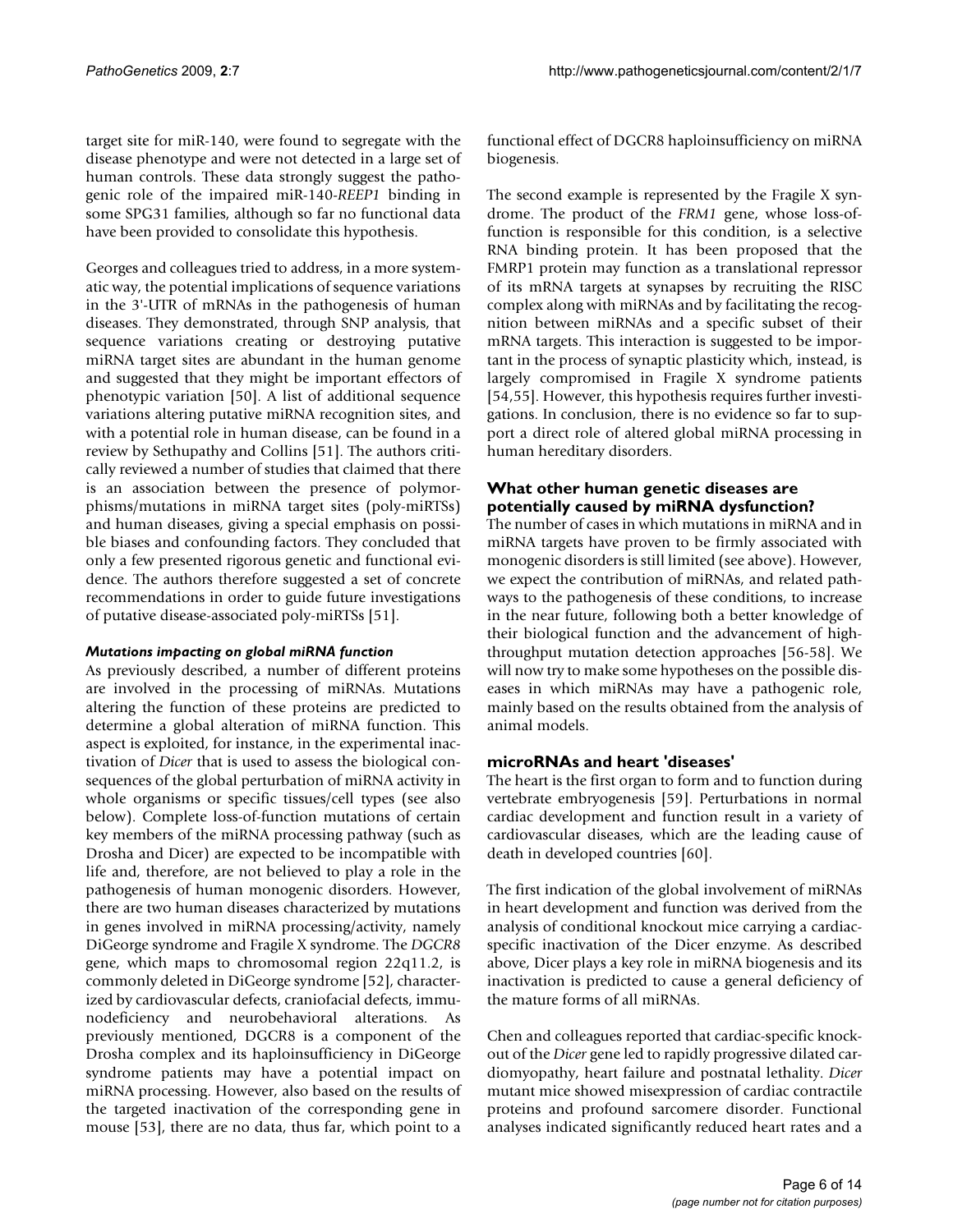decreased fractional shortening in *Dicer* mutant hearts. Furthermore, this study demonstrated, for the first time, the essential role of Dicer in cardiac contraction and also indicated that miRNAs play a critical role both in normal cardiac function and under pathological conditions [61].

Moreover, da Costa and colleagues found that an inducible deletion of *Dicer* in the adult mouse heart results in a severe alteration of myocardial histopathology, suggesting a crucial role for this enzyme in ensuring the integrity of the postnatal heart. Interestingly, *Dicer* depletion in the juvenile heart provoked an overall tendency to arrhythmogenesis and less marked myocyte hypertrophy, but its inactivation in the adult myocardium gave rise to myocyte hypertrophy and angiogenic defects. These findings seem to imply the presence of differences in the biological role, as a whole, of miRNAs between the juvenile and the adult myocardium [62].

The generation of cardiac disease-like phenotypes in animal models may not only be caused by a global alteration of miRNA function but also by the dysfunction of specific miRNAs. For instance, miR-1-2 appears to be involved in the regulation of diverse cardiac and skeletal muscle functions, including cellular proliferation, differentiation, cardiomyocyte hypertrophy, cardiac conduction and arrhythmias [63]. miR-1, together with another heart-specific miRNA (miR-133a), is known to be transcribed by a duplicated bicistronic genetic locus (miR-1-1/miR133a-2 and miR-1-2/miR133a-1) sharing identical sequences of the mature miRNAs. Mice lacking miR-1-2 present a spectrum of abnormalities, ranging from ventricular septal defects and early lethality to cardiac rhythm disturbances. These mice also featured a striking cell-cycle abnormality in myocytes, leading to hyperplasia of the heart with nuclear division persisting postnatally. Remarkably, the persistence in these mice of the other identical copy of miR-1-2 (that is, miR-1-1) did not compensate for the loss of miR-1-2, at least for many aspects of its function. While it is likely that mice lacking both miR-1-1 and miR-1-2 will have increasingly severe abnormalities, the range of defects upon the deletion of miR-1-2 highlighted the ability of miRNAs to regulate multiple diverse targets *in vivo* [63]. The subtle dysregulation of numerous developmental genes may contribute to the embryonic defects observed in miR-1-2 mutants. These included: (1) *Hrt2*/ *Hey2*, a member of the Hairy family of transcriptional repressors that mediates Notch signalling, which can itself cause heart disease [64]; and (2) *Hand1*, a bHLH transcription factor involved in ventricular development and septation that, in combination with *Hand2* (a paralog of *Hand1*), is known to regulate expansion of the embryonic cardiac ventricles in a gene dosage-dependent manner [65]. Furthermore, in miR-1-2 mutants, the observed abnormality in the propagation of cardiac electrical activity, despite normal anatomy and function, was correlated with the upregulation of the direct target *Irx5*, a transcription factor, resulting in ventricular repolarization abnormalities and a predisposition to arrhythmias.

Jiang *et al*. added one more piece to the puzzle represented by the miR-1/miR-133a cluster. They extensively characterized genetically engineered mice deficient for either miR-133a-1, or miR-133a-2, or both as well as mice overexpressing miR-133a [66]. While miR-133a-1 and miR-133a-2 seemed to have redundant functions and did not cause obvious cardiac abnormalities when deleted individually, targeted deletion of both miRNAs resulted in cardiac malformations and embryonic or postnatal lethality. miR-133a double knockout mice displayed two distinct lethal phenotypes: (1) either large ventricular sept defects (VSDs), dilated right ventricles, and atria leading to death shortly after birth; or (2) survival into adulthood, no VSDs but dilated cardiomyopathy (DCM), cardiac fibrosis and heart failure. Surprisingly, miR-133a deficiency did not lead to hypertrophic cardiomyopathy, as one would have been expected from previous studies, in which miR-133aantagomir treatment induced cardiac hypertrophy in mice [67]. Several genes involved in cardiomyocyte cell cycle control, such as *Cyclin D1*, *Cyclin D2* and *Cyclin B1*, were found to be significantly upregulated in miR-133a deficient hearts as well as several smooth muscle genes, such as *smooth muscle-Actin*, *Transgelins*, *Calponin I* and the myogenic transcription factor *SRF*.

In a further attempt to dissect the effects of miR-133a on cardiomyocyte proliferation, Liu *et al*. [68] overexpressed miR-133a under the control of the cardiac β-*myosin heavy chain* promoter. Surprisingly, transgenic animals died by embryonic day 15.5 (E15.5) due to VSDs and diminished cardiomyocyte proliferation, which resulted in ventricular walls only consisting of two to three cell layers that were unable to fulfill the hemodynamic needs of the developing mouse [66].

Morton *et al*. reported that miR-138 is expressed in specific domains of the zebrafish heart and is required to establish appropriate chamber-specific gene expression patterns. Disruption of miR-138 function led to expansion in the expression of ventricular-specific genes, normally restricted to the atrio-ventricular valve region, and, ultimately, to disrupted ventricular cardiomyocyte morphology and cardiac function. Furthermore, the authors demonstrated that miR-138 helps in establishing discrete domains of gene expression during cardiac morphogenesis by targeting multiple members of the retinoic acid signaling pathway [69].

van Rooij and colleagues described cardiac hypertrophy and failure in a mouse model overexpressing mir-195,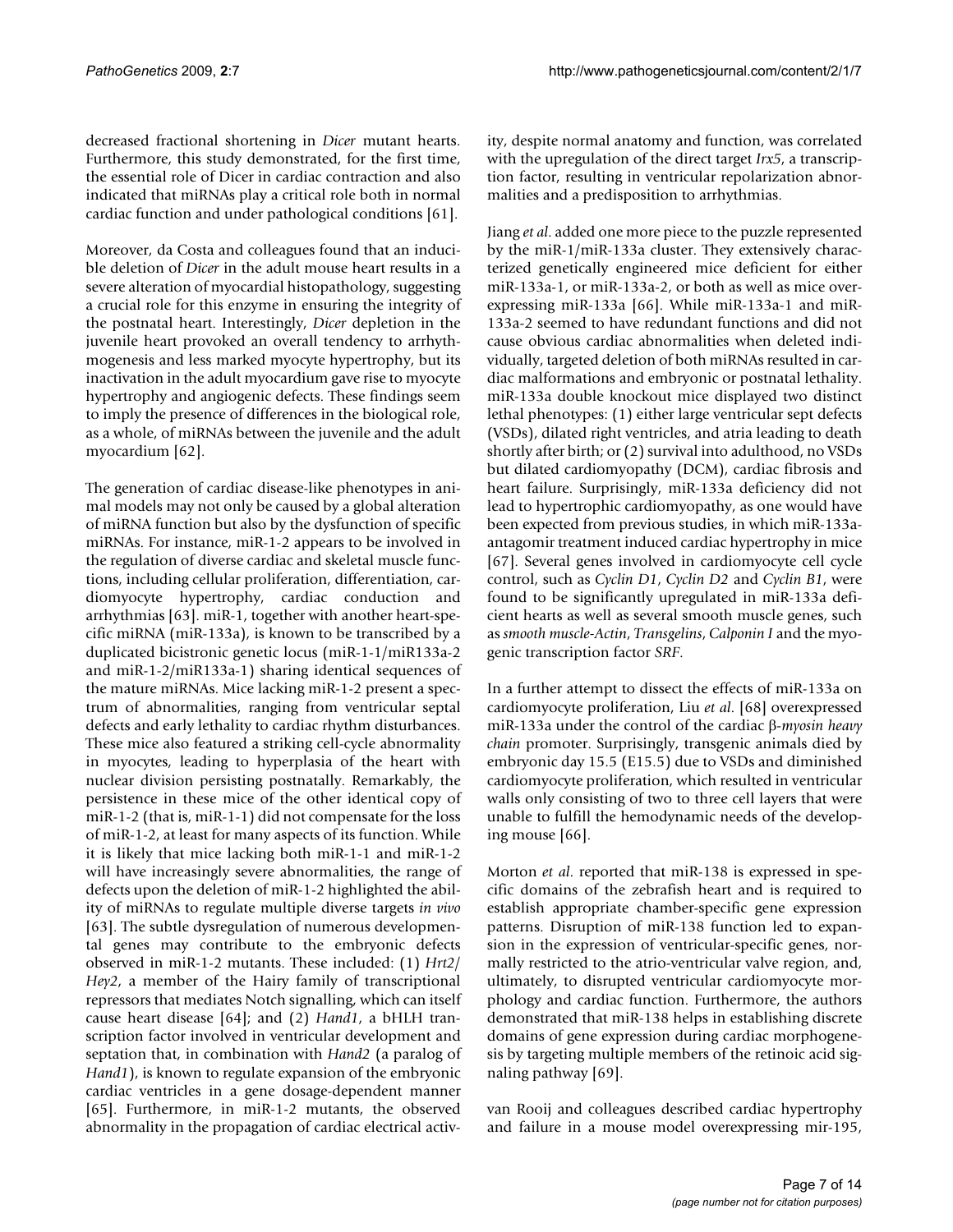which is generally upregulated in hypertrophic human hearts [70]. Overexpression of miR-195 under the control of the α-*myosin heavy chain* (*Mhc*) promoter initially induced cardiac growth with disorganization of cardiomyocytes, which progressed to a dilated heart phenotype by 6 weeks of age. More striking was the dramatic increase in size of individual cardiomyocytes in miR-195 transgenic mice compared to normal mice. Furthermore, ratios of heart weight to body weight were also dramatically increased in miR-195 transgenic (Tg) animals as compared to wild-type littermates, indicating that overexpression of miR-195 was sufficient to stimulate cardiac growth. Thus, the cardiac remodelling induced in the miR-195 Tg animals was specifically caused by the functional effects of this miRNA rather than a general nonspecific effect resulting from miRNA overexpression, suggesting that increased expression of miR-195 induced hypertrophic signalling, leading to cardiac failure.

Based on all the previously described findings it is tempting to speculate a possible role of specific miRNAs in human genetic forms of heart hypertrophy and failure. This hypothesis is also supported by the dysregulation of miRNA expression observed in several cardiovascular diseases in man [71-73].

### **microRNAs and central nervous system (CNS) 'diseases'**

Multiple lines of evidence indicate the potential role of miRNAs in neuronal cell development and maturation. Both the mouse and human brain express a large spectrum of distinct miRNAs compared with other organs [74,75]. Therefore, the implications of dysregulation of miRNA networks in human diseases affecting the CNS are potentially enormous.

In recent years, different conditional *Dicer* null mouse lines in the brain have been generated. They have provided initial insight into the *in vivo* role of miRNAs in the mammalian CNS and particularly in the neuronal maintenance of the mouse brain [76-79].

Schaefer and colleagues [76] described the phenotypic characterization of *Dicer* null mice in Purkinje cells of the cerebellum. They performed the inactivation of *Dicer* exclusively in the post-mitotic Purkinje cells by using the Purkinje cell-specific *Pcp2* promoter-driven Cre recombinase. This inactivation led to the relatively rapid disappearance of cerebellar-expressed miRNAs followed by a slow degeneration of Purkinje cells. The loss of *Dicer* and the decay of miRNAs had no immediate impact on Purkinje cell function, as assessed by electrophysiological studies and analysis of animal locomotion. However, the continuous lack of miRNAs led eventually to Purkinje cell death and ataxia, suggesting that a long-term absence of miRNAs in these cells results in a neurodegenerative process [76].

In a recent work, the inactivation of *Dicer* in the cortex and hippocampus beginning at embryonic day 15.5 resulted in dramatic effects on cellular and tissue morphology and led to gross brain malformations including microcephaly, increased brain ventricle size, and reduction in size of white matter tracts, leading to an early postnatal death [80]. Furthermore, mutant mice were ataxic with visible tremors during motility. Ataxic gait was detected by postnatal day 14-15, but often occurred as early as postnatal day 12. *Dicer* mutant animals also displayed hind limb crossing, typical of animals with motor impairment. Therefore, loss of miRNA function in some mouse brain regions during late development results in a significantly decreased lifespan as a consequence of severe malformations as well as motor impairments due to an increased cortical apoptosis [77].

To determine the role of miRNAs in dopaminoceptive neurons, Cuellar *et al*. ablated *Dicer* in mice by using a dopamine receptor-1 (*Dr-1*) promoter-driven Cre. The mutant animals displayed a range of phenotypes including ataxia, front and hind limb clasping, reduced brain size and smaller neurons. Surprisingly, dopaminoceptive neurons without Dicer survived during the life of the animal in contrast with other mouse models in which neurodegeneration was observed in the absence of Dicer [77].

miRNAs have also been studied in early neurogenesis during the development of the mammalian cerebral cortex and the switch of neural stem and progenitor cells from proliferation to differentiation. *Dicer* ablation in neuroepithelial cells at embryonic day (E) 9.5 resulted in massive hypotrophy of the postnatal cortex and death of the mice shortly after weaning. Remarkably, the primary target cells of *Dicer* ablation, the neuroepithelial cells and the neurogenic progenitors derived from them, were unaffected by miRNA depletion with regard to cell cycle progression, cell division, differentiation and viability during the early stage of neurogenesis and only underwent apoptosis starting at E14.5, suggesting that progenitors are less dependent on miRNAs than their differentiated progeny [79].

miRNA function was studied also for another part of the CNS (that is, the retina). Damiani *et al*. described a partial ablation of *Dicer* in the developing mouse retina by using a Cre line under the *Chx10* promoter, a gene mostly expressed in retinal progenitors and specific adult retinal interneuronal cells. These mice apparently showed no visible impact on early postnatal retinal structure and function. Retinal lamination appeared normal and all expected retinal cell types were represented. However, as observed for the other *Dicer* null mutants, progressive and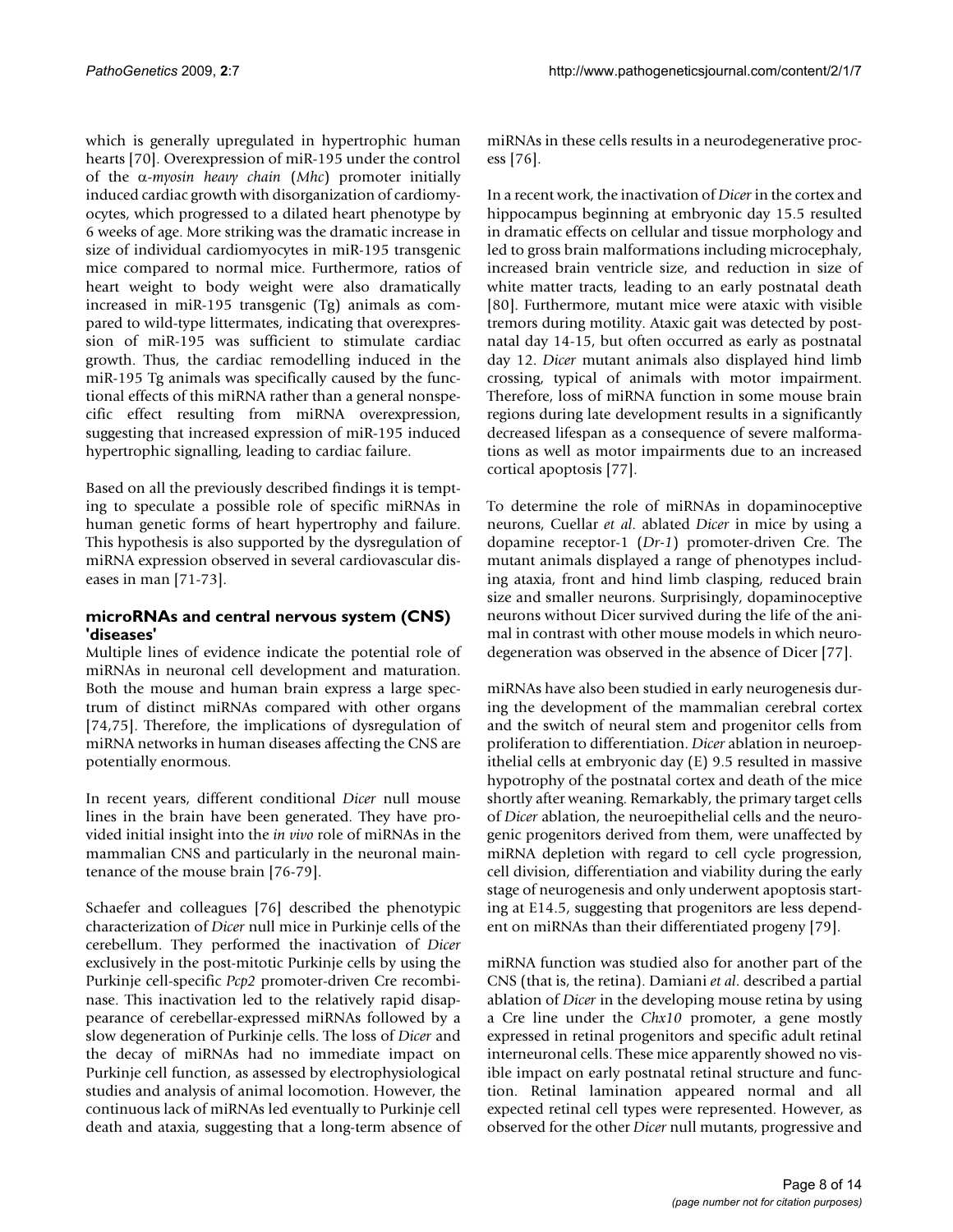widespread structural and functional abnormalities were detected, culminating in loss of photoreceptor-mediated responses to light and extensive retinal degeneration [78]. Therefore, the observation that progressive retinal degeneration occurred after removal of *Dicer* raises the possibility that miRNAs are involved in retinal neurodegenerative disorders.

In summary, although removing *Dicer* is conceptually a crude experimental approach, the aforementioned results support the hypothesis that defects in the miRNA regulatory network in the brain are a potential cause of neurodegenerative disease.

A functional role for miRNAs in more specific neurological processes is emerging, and their dysfunction could have direct relevance for our understanding of neurodegenerative disorders [81]. This conclusion is supported by several *in vitro* examples using both gain- and loss-of-function experiments. For example, the introduction of artificial miRNAs mimicking upregulation or antisense oligonucleotides induces loss of function of primary neurons in culture [82-85].

The next challenge will be to characterize *in vivo* individual miRNAs and specific families of miRNAs in depth, which are predicted to contribute to the proper CNS function. An initial step towards this goal is the recent study of Walker and Harland. The authors show through loss-offunction experiments that in *Xenopus laevis* miR-24a is necessary for proper neural retina development by regulating apoptosis through Caspase 9 targeting [86].

### **microRNAs and immune system 'diseases'**

Vertebrates have evolved complex genetic programmes that simultaneously regulate the development and function of hematopoietic cells, resulting in the capacity to activate specific responses against invading foreign pathogens while maintaining self-tolerance. From recent studies, miRNAs are emerging as major players in the molecular circuitry that controls the development and differentiation of haematopoietic lineages [87].

Genetic disruption of different steps in miRNA biogenesis in mice has highlighted the key role of miRNAs during haematopoiesis. *Dicer* ablation in the T-lineage, whilst not abolishing the development of T-lymphocytes, affected their functionality [87,88]. Interestingly, ablation of *Dicer* in regulatory T cells (Treg cells) resulted in a much more severe phenotype. Mice lacking *Dicer* expression in Treg cells failed to differentiate functional Treg cells and developed a severe autoimmune disease, leading to death within the first few weeks of life [89].

Knocking-out Dicer activity in early B-cell progenitors determined a block at the pro-B cell stage during the differentiation process leading to mature activated B-cells. Gene-expression profiling revealed a miR-17-92 signature in the 3'UTRs of genes upregulated in Dicer-deficient pro-B cells; the proapoptotic molecule Bim, a top miR-17-92 target, was also highly upregulated. Surprisingly, B cell development was partially rescued by ablation of *Bim* or transgenic expression of the prosurvival protein Bcl-2 [90].

In mice the specific role of single miRNAs in the development and function of the immune system is starting to be elucidated through targeted deletion approaches. The pioneer knockout of miR-155 in mice (the first mouse knockout for a single miRNA) revealed an essential role in the acquired immunity for this miRNA. In fact, despite miR-155 null mice developed normally, immune system analysis revealed that miR-155 depletion led to pleiotropic defects in the function of B cells, T cells and dendritic cells. These mice were unable to gain acquired immunity in response to vaccination, demonstrating that miR-155 is indispensable for normal adaptive immune responses [91,92].

Another functional example derives from the study of Ventura *et al*. (2008) who demonstrated that the miR-17- 92 cluster is involved in controlling B-lymphocyte proliferation. Deletion of this miRNA cluster was lethal in mice resulting in lung hypoplasia, ventricular sept defects and impairment of the pro-B to pre-B transition. Absence of miR-17-92led to increased levels of the pro-apoptotic protein Bim and inhibited B cell development at the pro-B to pre-B transition. Furthermore, while ablation of miR-106b-25 or miR-106a-363 (the two paralogous clusters) had no obvious phenotypic consequences, compound mutant embryos lacking both miR-106b-25 and miR-17- 92 died at mid-gestation [93]. On the contrary, overexpression of miR-17-92 cluster in mice led to lymphoproliferative and autoimmune diseases that were associated with self-reactive antibody production [94].

Finally, Johnnidis *et al*. described the generation of a knockout mouse for miR-223, which highlighted its role in granulocyte differentiation. The myeloid-specific miR-223 negatively regulated progenitor proliferation and granulocyte differentiation. Moreover, mutant mice had an expanded granulocytic compartment resulting from a cell-autonomous increase in the number of granulocyte progenitors. These data support a model in which miR-223 acts as a fine-tuner of granulocyte production and the inflammatory response [95].

The fact that miRNAs are involved in the modulation of T cell selection, T cell receptor sensitivity as well as Treg cell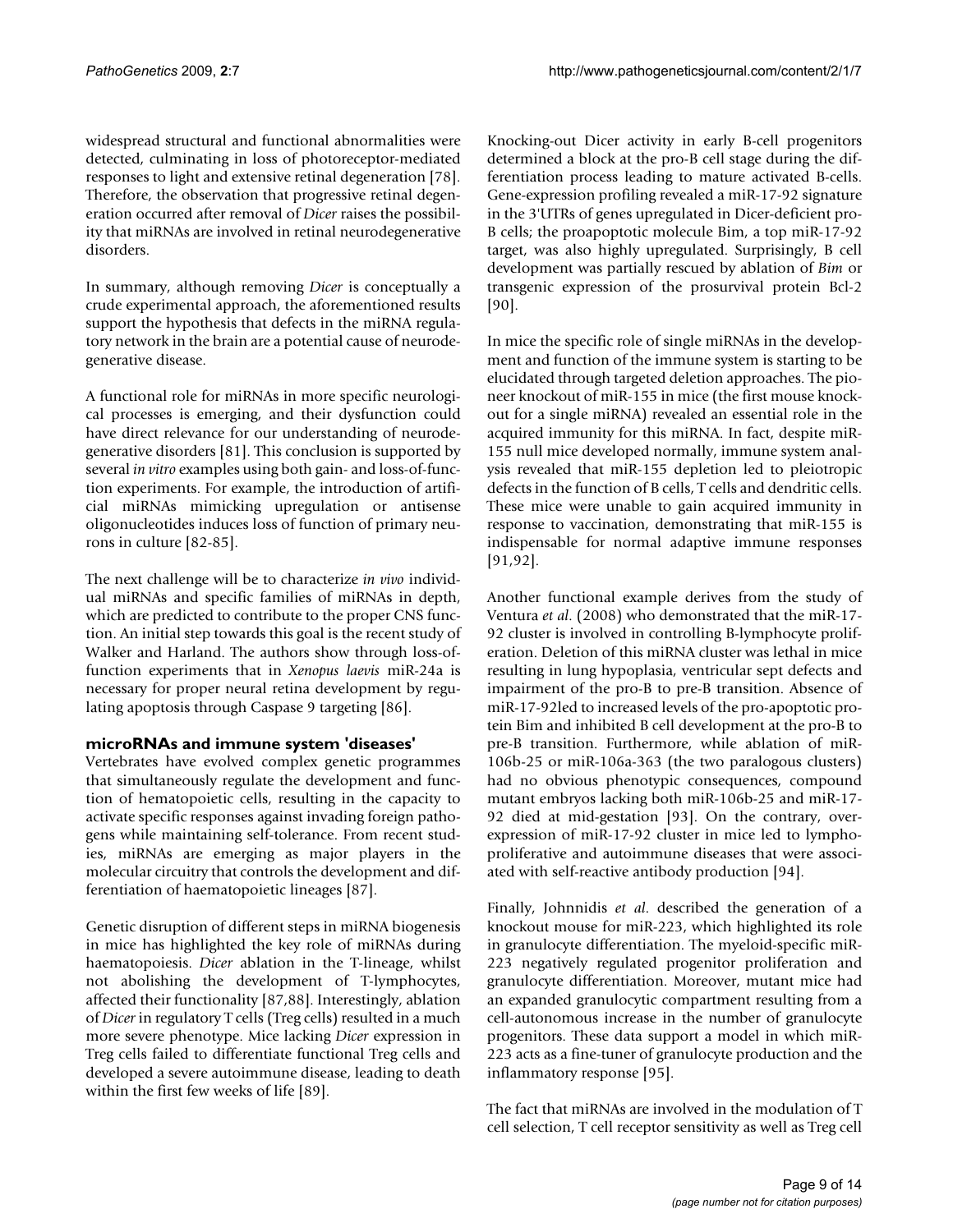development in normal immune responses, suggests that these molecules may also be involved in the development of immune system disorders of genetic origin such as immunodeficiencies or autoimmune diseases.

### **microRNAs and 'diseases' affecting other tissues**

In mouse, conditional inactivation of *Dicer* has been achieved in different other tissues in order to study the global function of miRNAs [23,96-101]. Using transgenes to drive Cre expression in discrete regions of the limb mesoderm, Harfe *et al*. found that removal of *Dicer* determined developmental delays, due in part to massive cell death as well as to dysregulation of specific gene expression, and brought to the formation of a much smaller limb. Strikingly, however, the authors did not detect defects in basic patterning or in tissue-specific differentiation of Dicer-deficient limb buds [23]. This class of skeletal defects was previously observed in mice with compound mutations in *Prx1* and *Prx2* genes [102].

To better understand the role of miRNAs in skin- and hair follicle biology, Andl and colleagues generated mice carrying an epidermal-specific *Dicer* deletion. These mice presented stunted and hypoproliferative hair follicles. Normal hair shafts were not produced in the *Dicer* mutant and the follicles lacked stem cell markers and degenerated. In contrast to decreased follicular proliferation, the epidermis became hyperproliferative. These results reveal the critical role played by Dicer in the skin and the key aspect that miRNAs may have in epidermal and hair-follicle development and function [96]. Moreover, the existence of skin-specific miRNAs involved in normal epidermal and follicular development, such as the miR-200, the miR-19 and miR-20 families, indicate that their therapeutic expression or inhibition might also be relevant to epidermal pathology [103].

To study Dicer function in the later events of lung formation, Harris and collaborators inactivated *Dicer* in the mouse lung epithelium using a *Shh*-Cre allele. As a result, the mutant lung presented a few large epithelial pouches as opposed to the numerous fine branches that are seen in a normal lung. Phenotypic differences between mutant and normal lungs were apparent, significantly, even before detection of an increase in epithelial cell death, leading the authors to propose that Dicer may play a specific role in regulating lung epithelial morphogenesis independent of its requirement in cell survival [97].

Dicer activity is essential for skeletal muscle development during embryogenesis and postnatal life. O'Rourke and colleagues (2007) showed that *Dicer* inactivation in skeletal muscle resulted in lower levels of muscle-specific miRNAs. Moreover, *Dicer* muscle mutants died perinatally and were characterized by skeletal muscle hypoplasia. Reduced skeletal muscle, in turn, was accompanied by abnormal myofibre morphology. The skeletal muscle defects associated with loss of Dicer function were explained by increased apoptosis. Furthermore, decrease in muscle mass in *Dicer* mutants was strikingly similar to the phenotypes associated with muscular dystrophies and aged skeletal muscle. This finding suggests that, in humans, *DICER* mutations, or disrupted miRNA-mediated gene regulation, should contribute to skeletal muscle myopathy and age-related sarcopenia [98].

The study of Pastorelli and co-workers [100] demonstrated that loss of *Dicer* in the developing mouse reproductive tract, under the control of *Amhr2*-Cre-mediated deletion, resulted in morphologic and functional defects in the reproductive tracts of female but not of male mice (before 3 months of age).

Recently, Sekine and colleagues have described the conditional *Dicer* ablation in the mouse liver. This resulted in prominent steatosis and in the depletion of glycogen storage. Dicer-deficient liver exhibited increased growth-promoting gene expression and robust expression of fetal stage-specific genes. The consequence of *Dicer* elimination included both increased hepatocyte proliferation and overwhelming apoptosis [101].

Finally, two different *Dicer* knockout strategies demonstrated that miRNAs are required for the development and differentiation of sensory epithelia [104] and the maintenance of the sensory neurons of the inner ear [105]. Based on studies carried out in animal models, it is clear that miRNA dysfunction may lead to severe alterations in the function of all tissues/organs that have been analysed up to now. In the majority of the aforementioned cases, the aberrant phenotypes observed are the consequence of a global impairment of miRNA processing (that is, *Dicer* knockout approaches), a condition that is highly unlikely to contribute to the pathogenesis of human genetic diseases. Nevertheless, the fact that in some organs (that is, the heart, the eye and the immune system) the dysfunction of single miRNAs may underlie phenotypes, strongly resembling those observed in human disease, suggests that miRNAs should be considered potential candidates in the pathogenesis of human genetic disorders, even monogenetic forms, likewise protein-coding genes.

# **Conclusion**

microRNAs are emerging as key regulators of the cell transcriptome due to their ability to finely tune gene dosage. In the last few years, they have been shown to be involved in the regulation of many cellular processes and their role in the proper differentiation and function of tissues and organs is only starting to be unravelled. It is also becoming increasingly clear that miRNAs, similarly to protein-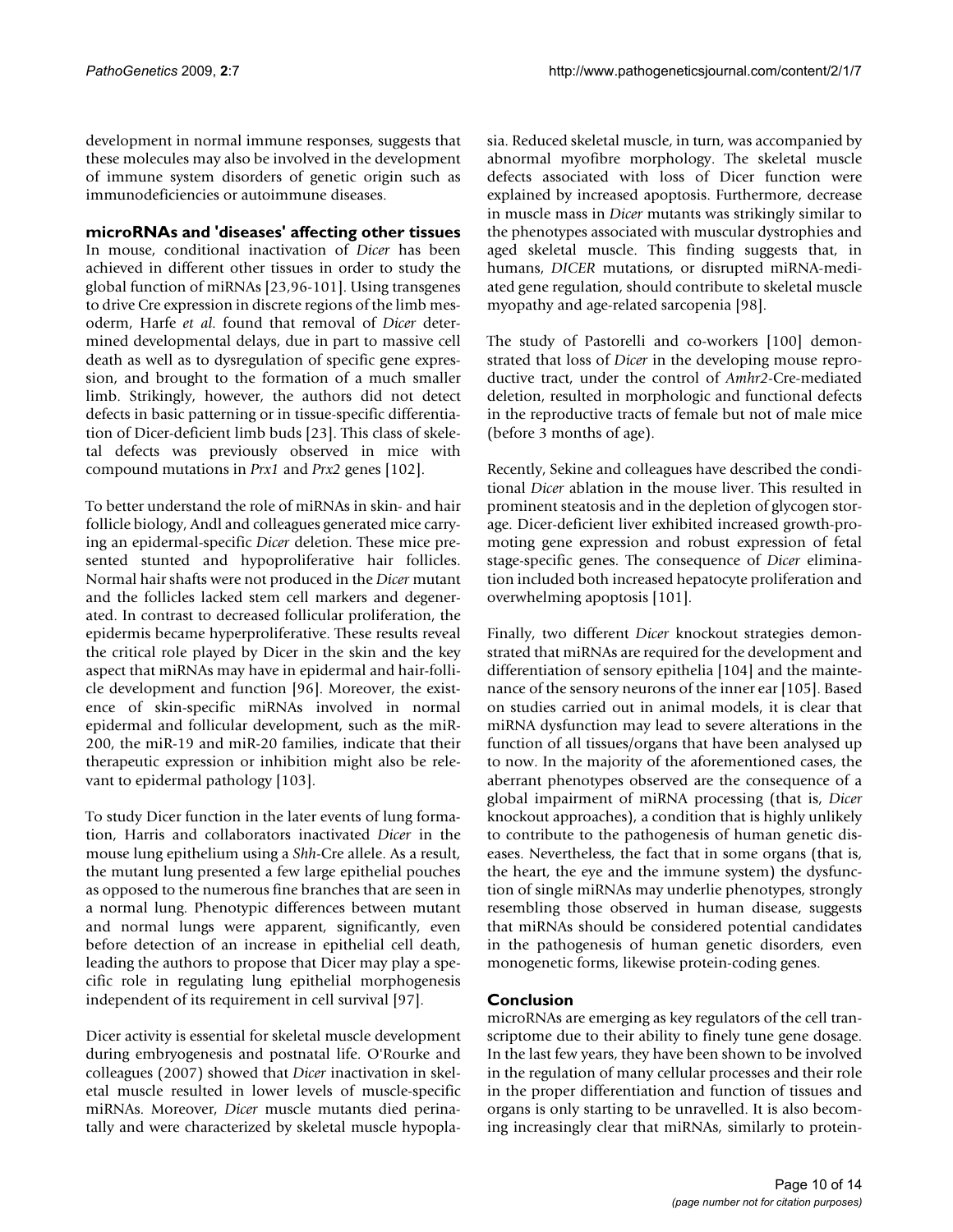coding genes, may harbour mutations leading to human genetic conditions, even 'classical' monogenic forms. The number of cases in which mutations in miRNAs, or in their targets, have been convincingly shown to have a pathogenic role in human genetic diseases is still limited. This may not only be explained by the recent characterization of miRNAs at the genomic level, which will now allow us to carry out the appropriate analyses, but also by the fact that the 3'UTR of mRNAs have, until recently, been generally neglected as potential sources of sequence variations with a potentially pathogenic effect in genetic diseases. However, both the improvement in experimental procedures, aimed at the identification of mutations based on efficient sequencing protocols, and the increasing knowledge in miRNA function are predicted to fill the latter gaps, underscoring the role played by miRNAs in the pathogenesis of human genetic disorders in the coming years.

#### **Abbreviations**

CNS: central nervous system; DCM: dilated cardiomyopathy; miRNA: microRNA; mRNA: messenger RNA; nt: nucleotides; pre-miRNA: precursor miRNS; RISC: RNAinduced silencing complex; RNP: ribonucleoprotein; SNP: single nucleotide polymorphism; ss: single-stranded; Tg: transgenic; UTR: untranslated region; VSD: ventricular sept defects.

#### **Competing interests**

The authors declare that they have no competing interests.

#### **Authors' contributions**

NM, VAG and SB wrote the review manuscript. The authors read and approved the final manuscript.

#### **Acknowledgements**

We apologize to our colleagues whose insightful work was not included due to size constraints. We are grateful to Luciana Borrelli for editing the original manuscript. This work was supported by a grant from the Italian Telethon Foundation.

#### **References**

- 1. Kim VN: **[MicroRNA biogenesis: coordinated cropping and](http://www.ncbi.nlm.nih.gov/entrez/query.fcgi?cmd=Retrieve&db=PubMed&dopt=Abstract&list_uids=15852042) [dicing.](http://www.ncbi.nlm.nih.gov/entrez/query.fcgi?cmd=Retrieve&db=PubMed&dopt=Abstract&list_uids=15852042)** *Nat Rev Mol Cell Biol* 2005, **6:**376-385.
- 2. Kim VN, Nam JW: **[Genomics of microRNA.](http://www.ncbi.nlm.nih.gov/entrez/query.fcgi?cmd=Retrieve&db=PubMed&dopt=Abstract&list_uids=16446010)** *Trends Genet* 2006, **22:**165-173.
- 3. Altuvia Y, Landgraf P, Lithwick G, Elefant N, Pfeffer S, Aravin A, Brownstein MJ, Tuschl T, Margalit H: **[Clustering and conservation](http://www.ncbi.nlm.nih.gov/entrez/query.fcgi?cmd=Retrieve&db=PubMed&dopt=Abstract&list_uids=15891114)** [patterns of human microRNAs.](http://www.ncbi.nlm.nih.gov/entrez/query.fcgi?cmd=Retrieve&db=PubMed&dopt=Abstract&list_uids=15891114) **33:**2697-2706.
- 4. Lagos-Quintana M, Rauhut R, Yalcin A, Meyer J, Lendeckel W, Tuschl T: **[Identification of tissue-specific microRNAs from mouse.](http://www.ncbi.nlm.nih.gov/entrez/query.fcgi?cmd=Retrieve&db=PubMed&dopt=Abstract&list_uids=12007417)** *Curr Biol* 2002, **12:**735-739.
- 5. Soifer HS, Rossi JJ, Saetrom P: [MicroRNAs in disease and poten](http://www.ncbi.nlm.nih.gov/entrez/query.fcgi?cmd=Retrieve&db=PubMed&dopt=Abstract&list_uids=17878899)**[tial therapeutic applications.](http://www.ncbi.nlm.nih.gov/entrez/query.fcgi?cmd=Retrieve&db=PubMed&dopt=Abstract&list_uids=17878899)** *Mol Ther* 2007, **15:**2070-2079.
- 6. Gregory RI, Yan KP, Amuthan G, Chendrimada T, Doratotaj B, Cooch N, Shiekhattar R: **[The Microprocessor complex medi](http://www.ncbi.nlm.nih.gov/entrez/query.fcgi?cmd=Retrieve&db=PubMed&dopt=Abstract&list_uids=15531877)[ates the genesis of microRNAs.](http://www.ncbi.nlm.nih.gov/entrez/query.fcgi?cmd=Retrieve&db=PubMed&dopt=Abstract&list_uids=15531877)** *Nature* 2004, **432:**235-240.
- 7. Denli AM, Tops BB, Plasterk RH, Ketting RF, Hannon GJ: **[Processing](http://www.ncbi.nlm.nih.gov/entrez/query.fcgi?cmd=Retrieve&db=PubMed&dopt=Abstract&list_uids=15531879) [of primary microRNAs by the Microprocessor complex.](http://www.ncbi.nlm.nih.gov/entrez/query.fcgi?cmd=Retrieve&db=PubMed&dopt=Abstract&list_uids=15531879)** *Nature* 2004, **432:**231-235.
- 8. Bohnsack MT, Czaplinski K, Gorlich D: **[Exportin 5 is a RanGTP](http://www.ncbi.nlm.nih.gov/entrez/query.fcgi?cmd=Retrieve&db=PubMed&dopt=Abstract&list_uids=14730017)[dependent dsRNA-binding protein that mediates nuclear](http://www.ncbi.nlm.nih.gov/entrez/query.fcgi?cmd=Retrieve&db=PubMed&dopt=Abstract&list_uids=14730017) [export of pre-miRNAs.](http://www.ncbi.nlm.nih.gov/entrez/query.fcgi?cmd=Retrieve&db=PubMed&dopt=Abstract&list_uids=14730017)** *RNA* 2004, **10:**185-191.
- 9. Lund E, Guttinger S, Calado A, Dahlberg JE, Kutay U: **[Nuclear](http://www.ncbi.nlm.nih.gov/entrez/query.fcgi?cmd=Retrieve&db=PubMed&dopt=Abstract&list_uids=14631048) [export of microRNA precursors.](http://www.ncbi.nlm.nih.gov/entrez/query.fcgi?cmd=Retrieve&db=PubMed&dopt=Abstract&list_uids=14631048)** *Science* 2004, **303:**95-98.
- 10. Lee Y, Ahn C, Han J, Choi H, Kim J, Yim J, Lee J, Provost P, Radmark O, Kim S, Kim VN: **[The nuclear RNase III Drosha initiates](http://www.ncbi.nlm.nih.gov/entrez/query.fcgi?cmd=Retrieve&db=PubMed&dopt=Abstract&list_uids=14508493) [microRNA processing.](http://www.ncbi.nlm.nih.gov/entrez/query.fcgi?cmd=Retrieve&db=PubMed&dopt=Abstract&list_uids=14508493)** *Nature* 2003, **425:**415-419.
- 11. Schwarz DS, Zamore PD: **[Why do miRNAs live in the miRNP?](http://www.ncbi.nlm.nih.gov/entrez/query.fcgi?cmd=Retrieve&db=PubMed&dopt=Abstract&list_uids=12000786)** *Genes Dev* 2002, **16:**1025-1031.
- 12. Tang G: **[siRNA and miRNA: an insight into RISCs.](http://www.ncbi.nlm.nih.gov/entrez/query.fcgi?cmd=Retrieve&db=PubMed&dopt=Abstract&list_uids=15691656)** *Trends Biochem Sci* 2005, **30:**106-114.
- 13. Baek D, Villen J, Shin C, Camargo FD, Gygi SP, Bartel DP: [The](http://www.ncbi.nlm.nih.gov/entrez/query.fcgi?cmd=Retrieve&db=PubMed&dopt=Abstract&list_uids=18668037) **[impact of microRNAs on protein output.](http://www.ncbi.nlm.nih.gov/entrez/query.fcgi?cmd=Retrieve&db=PubMed&dopt=Abstract&list_uids=18668037)** *Nature* 2008, **455:**64-71.
- 14. Selbach M, Schwanhausser B, Thierfelder N, Fang Z, Khanin R, Rajewsky N: **[Widespread changes in protein synthesis induced by](http://www.ncbi.nlm.nih.gov/entrez/query.fcgi?cmd=Retrieve&db=PubMed&dopt=Abstract&list_uids=18668040) [microRNAs.](http://www.ncbi.nlm.nih.gov/entrez/query.fcgi?cmd=Retrieve&db=PubMed&dopt=Abstract&list_uids=18668040)** *Nature* 2008, **455:**58-63.
- 15. Bagga S, Bracht J, Hunter S, Massirer K, Holtz J, Eachus R, Pasquinelli AE: **[Regulation by let-7 and lin-4 miRNAs results in target](http://www.ncbi.nlm.nih.gov/entrez/query.fcgi?cmd=Retrieve&db=PubMed&dopt=Abstract&list_uids=16122423) [mRNA degradation.](http://www.ncbi.nlm.nih.gov/entrez/query.fcgi?cmd=Retrieve&db=PubMed&dopt=Abstract&list_uids=16122423)** *Cell* 2005, **122:**553-563.
- 16. Lim LP, Lau NC, Garrett-Engele P, Grimson A, Schelter JM, Castle J, Bartel DP, Linsley PS, Johnson JM: **[Microarray analysis shows that](http://www.ncbi.nlm.nih.gov/entrez/query.fcgi?cmd=Retrieve&db=PubMed&dopt=Abstract&list_uids=15685193) [some microRNAs downregulate large numbers of target](http://www.ncbi.nlm.nih.gov/entrez/query.fcgi?cmd=Retrieve&db=PubMed&dopt=Abstract&list_uids=15685193) [mRNAs.](http://www.ncbi.nlm.nih.gov/entrez/query.fcgi?cmd=Retrieve&db=PubMed&dopt=Abstract&list_uids=15685193)** *Nature* 2005, **433:**769-773.
- 17. Wu L, Belasco JG: **[Let me count the ways: mechanisms of gene](http://www.ncbi.nlm.nih.gov/entrez/query.fcgi?cmd=Retrieve&db=PubMed&dopt=Abstract&list_uids=18206964) [regulation by miRNAs and siRNAs.](http://www.ncbi.nlm.nih.gov/entrez/query.fcgi?cmd=Retrieve&db=PubMed&dopt=Abstract&list_uids=18206964)** *Mol Cell* 2008, **29:**1-7.
- 18. Gennarino VA, Sardiello M, Avellino R, Meola N, Maselli V, Anand S, Cutillo L, Ballabio A, Banfi S: **[MicroRNA target prediction by](http://www.ncbi.nlm.nih.gov/entrez/query.fcgi?cmd=Retrieve&db=PubMed&dopt=Abstract&list_uids=19088304) [expression analysis of host genes.](http://www.ncbi.nlm.nih.gov/entrez/query.fcgi?cmd=Retrieve&db=PubMed&dopt=Abstract&list_uids=19088304)** *Genome Res* 2009, **19:**481-490.
- Kim VN, Han J, Siomi MC: [Biogenesis of small RNAs in animals.](http://www.ncbi.nlm.nih.gov/entrez/query.fcgi?cmd=Retrieve&db=PubMed&dopt=Abstract&list_uids=19165215) *Nat Rev Mol Cell Biol* 2009, **10:**126-139.
- 20. Baskerville S, Bartel DP: **[Microarray profiling of microRNAs](http://www.ncbi.nlm.nih.gov/entrez/query.fcgi?cmd=Retrieve&db=PubMed&dopt=Abstract&list_uids=15701730) [reveals frequent coexpression with neighboring miRNAs and](http://www.ncbi.nlm.nih.gov/entrez/query.fcgi?cmd=Retrieve&db=PubMed&dopt=Abstract&list_uids=15701730) [host genes.](http://www.ncbi.nlm.nih.gov/entrez/query.fcgi?cmd=Retrieve&db=PubMed&dopt=Abstract&list_uids=15701730)** *Rna* 2005, **11:**241-247.
- 21. Kim YK, Kim VN: **[Processing of intronic microRNAs.](http://www.ncbi.nlm.nih.gov/entrez/query.fcgi?cmd=Retrieve&db=PubMed&dopt=Abstract&list_uids=17255951)** *Embo J* 2007, **26:**775-783.
- 22. Rodriguez A, Griffiths-Jones S, Ashurst JL, Bradley A: **[Identification](http://www.ncbi.nlm.nih.gov/entrez/query.fcgi?cmd=Retrieve&db=PubMed&dopt=Abstract&list_uids=15364901) [of mammalian microRNA host genes and transcription](http://www.ncbi.nlm.nih.gov/entrez/query.fcgi?cmd=Retrieve&db=PubMed&dopt=Abstract&list_uids=15364901) [units.](http://www.ncbi.nlm.nih.gov/entrez/query.fcgi?cmd=Retrieve&db=PubMed&dopt=Abstract&list_uids=15364901)** *Genome Res* 2004, **14:**1902-1910.
- 23. Bartel DP: **[MicroRNAs: genomics, biogenesis, mechanism,](http://www.ncbi.nlm.nih.gov/entrez/query.fcgi?cmd=Retrieve&db=PubMed&dopt=Abstract&list_uids=14744438) [and function.](http://www.ncbi.nlm.nih.gov/entrez/query.fcgi?cmd=Retrieve&db=PubMed&dopt=Abstract&list_uids=14744438)** *Cell* 2004, **116:**281-297.
- 24. Harfe BD: **[MicroRNAs in vertebrate development.](http://www.ncbi.nlm.nih.gov/entrez/query.fcgi?cmd=Retrieve&db=PubMed&dopt=Abstract&list_uids=15979303)** *Curr Opin Genet Dev* 2005, **15:**410-415.
- 25. Bonci D, Coppola V, Musumeci M, Addario A, Giuffrida R, Memeo L, D'Urso L, Pagliuca A, Biffoni M, Labbaye C, *et al.*: **[The miR-15a-miR-](http://www.ncbi.nlm.nih.gov/entrez/query.fcgi?cmd=Retrieve&db=PubMed&dopt=Abstract&list_uids=18931683)[16-1 cluster controls prostate cancer by targeting multiple](http://www.ncbi.nlm.nih.gov/entrez/query.fcgi?cmd=Retrieve&db=PubMed&dopt=Abstract&list_uids=18931683) [oncogenic activities.](http://www.ncbi.nlm.nih.gov/entrez/query.fcgi?cmd=Retrieve&db=PubMed&dopt=Abstract&list_uids=18931683)** *Nat Med* 2008, **14:**1271-1277.
- 26. Deng S, Calin GA, Croce CM, Coukos G, Zhang L: **[Mechanisms of](http://www.ncbi.nlm.nih.gov/entrez/query.fcgi?cmd=Retrieve&db=PubMed&dopt=Abstract&list_uids=18719391) [microRNA deregulation in human cancer.](http://www.ncbi.nlm.nih.gov/entrez/query.fcgi?cmd=Retrieve&db=PubMed&dopt=Abstract&list_uids=18719391)** *Cell Cycle* 2008, **7:**2643-2646.
- 27. Visone R, Croce CM: **[MiRNAs and cancer.](http://www.ncbi.nlm.nih.gov/entrez/query.fcgi?cmd=Retrieve&db=PubMed&dopt=Abstract&list_uids=19264914)** *Am J Pathol* 2009, **174:**1131-1138.
- 28. Stenson PD, Mort M, Ball EV, Howells K, Phillips AD, Thomas NS, Cooper DN: **[The Human Gene Mutation Database: 2008](http://www.ncbi.nlm.nih.gov/entrez/query.fcgi?cmd=Retrieve&db=PubMed&dopt=Abstract&list_uids=19348700) [update.](http://www.ncbi.nlm.nih.gov/entrez/query.fcgi?cmd=Retrieve&db=PubMed&dopt=Abstract&list_uids=19348700)** *Genome Med* 2009, **1:**13.
- 29. Sethupathy P, Borel C, Gagnebin M, Grant GR, Deutsch S, Elton TS, Hatzigeorgiou AG, Antonarakis SE: **[Human microRNA-155 on](http://www.ncbi.nlm.nih.gov/entrez/query.fcgi?cmd=Retrieve&db=PubMed&dopt=Abstract&list_uids=17668390) [chromosome 21 differentially interacts with its polymorphic](http://www.ncbi.nlm.nih.gov/entrez/query.fcgi?cmd=Retrieve&db=PubMed&dopt=Abstract&list_uids=17668390) target in the AGTR1 3' untranslated region: a mechanism for functional single-nucleotide polymorphisms related to [phenotypes.](http://www.ncbi.nlm.nih.gov/entrez/query.fcgi?cmd=Retrieve&db=PubMed&dopt=Abstract&list_uids=17668390)** *Am J Hum Genet* 2007, **81:**405-413.
- 30. Duan R, Pak C, Jin P: **[Single nucleotide polymorphism associ](http://www.ncbi.nlm.nih.gov/entrez/query.fcgi?cmd=Retrieve&db=PubMed&dopt=Abstract&list_uids=17400653)[ated with mature miR-125a alters the processing of pri](http://www.ncbi.nlm.nih.gov/entrez/query.fcgi?cmd=Retrieve&db=PubMed&dopt=Abstract&list_uids=17400653)[miRNA.](http://www.ncbi.nlm.nih.gov/entrez/query.fcgi?cmd=Retrieve&db=PubMed&dopt=Abstract&list_uids=17400653)** *Hum Mol Genet* 2007, **16:**1124-1131.
- 31. Mencia A, Modamio-Hoybjor S, Redshaw N, Morin M, Mayo-Merino F, Olavarrieta L, Aguirre LA, del Castillo I, Steel KP, Dalmay T, *et al.*: **[Mutations in the seed region of human miR-96 are responsi](http://www.ncbi.nlm.nih.gov/entrez/query.fcgi?cmd=Retrieve&db=PubMed&dopt=Abstract&list_uids=19363479)[ble for nonsyndromic progressive hearing loss.](http://www.ncbi.nlm.nih.gov/entrez/query.fcgi?cmd=Retrieve&db=PubMed&dopt=Abstract&list_uids=19363479)** *Nat Genet* 2009, **41:**609-613.
- 32. Lewis MA, Quint E, Glazier AM, Fuchs H, De Angelis MH, Langford C, van Dongen S, Abreu-Goodger C, Piipari M, Redshaw N, *et al.*: **[An](http://www.ncbi.nlm.nih.gov/entrez/query.fcgi?cmd=Retrieve&db=PubMed&dopt=Abstract&list_uids=19363478) [ENU-induced mutation of miR-96 associated with progres](http://www.ncbi.nlm.nih.gov/entrez/query.fcgi?cmd=Retrieve&db=PubMed&dopt=Abstract&list_uids=19363478)[sive hearing loss in mice.](http://www.ncbi.nlm.nih.gov/entrez/query.fcgi?cmd=Retrieve&db=PubMed&dopt=Abstract&list_uids=19363478)** *Nat Genet* 2009, **41:**614-618.
- 33. Eulalio A, Huntzinger E, Izaurralde E: **[Getting to the root of](http://www.ncbi.nlm.nih.gov/entrez/query.fcgi?cmd=Retrieve&db=PubMed&dopt=Abstract&list_uids=18191211) [miRNA-mediated gene silencing.](http://www.ncbi.nlm.nih.gov/entrez/query.fcgi?cmd=Retrieve&db=PubMed&dopt=Abstract&list_uids=18191211)** *Cell* 2008, **132:**9-14.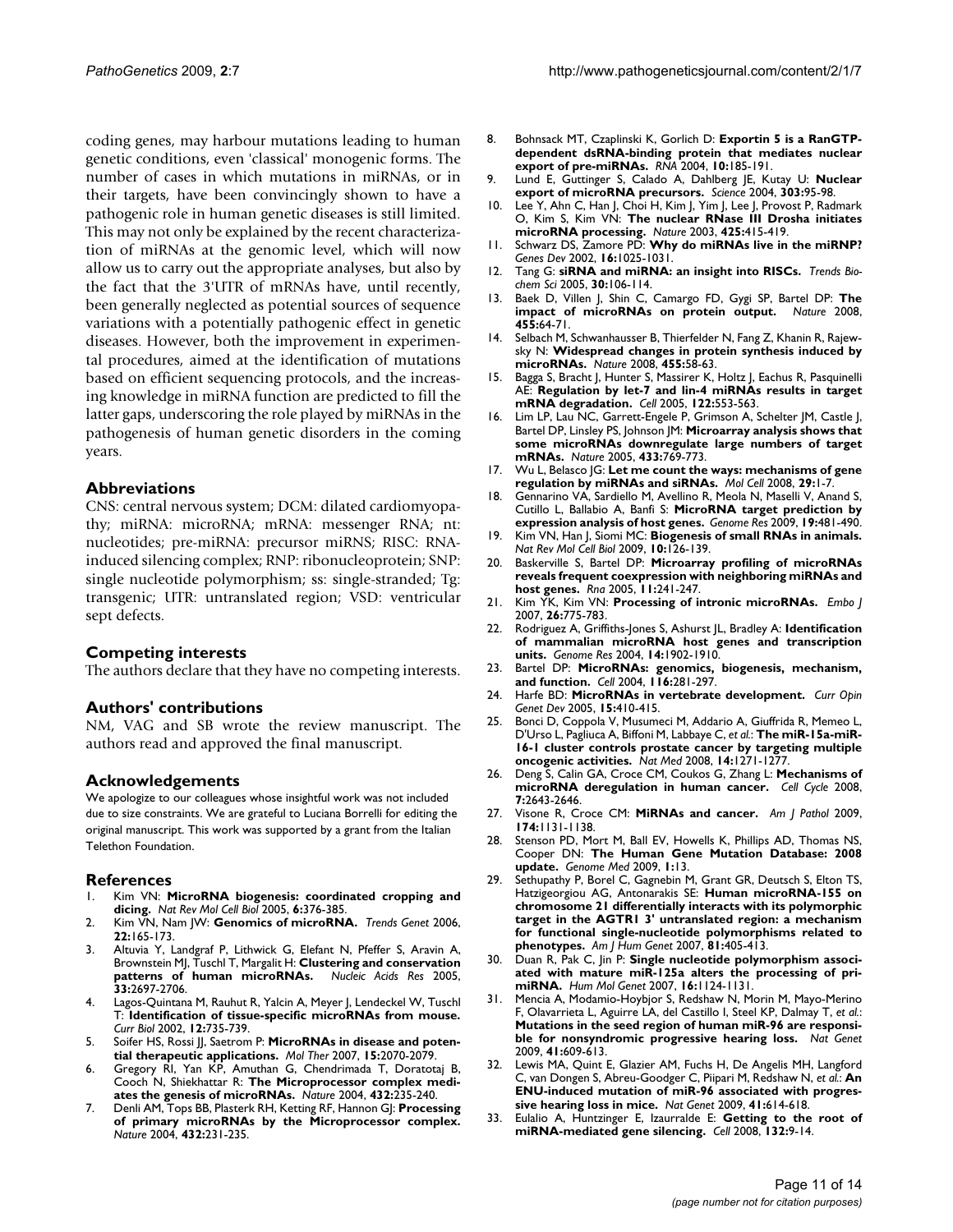- 34. Filipowicz W, Bhattacharyya SN, Sonenberg N: **[Mechanisms of](http://www.ncbi.nlm.nih.gov/entrez/query.fcgi?cmd=Retrieve&db=PubMed&dopt=Abstract&list_uids=18197166) [post-transcriptional regulation by microRNAs: are the](http://www.ncbi.nlm.nih.gov/entrez/query.fcgi?cmd=Retrieve&db=PubMed&dopt=Abstract&list_uids=18197166) [answers in sight?](http://www.ncbi.nlm.nih.gov/entrez/query.fcgi?cmd=Retrieve&db=PubMed&dopt=Abstract&list_uids=18197166)** *Nat Rev Genet* 2008, **9:**102-114.
- 35. Forman JJ, Legesse-Miller A, Coller HA: **[A search for conserved](http://www.ncbi.nlm.nih.gov/entrez/query.fcgi?cmd=Retrieve&db=PubMed&dopt=Abstract&list_uids=18812516) [sequences in coding regions reveals that the let-7 microRNA](http://www.ncbi.nlm.nih.gov/entrez/query.fcgi?cmd=Retrieve&db=PubMed&dopt=Abstract&list_uids=18812516) [targets Dicer within its coding sequence.](http://www.ncbi.nlm.nih.gov/entrez/query.fcgi?cmd=Retrieve&db=PubMed&dopt=Abstract&list_uids=18812516)** *Proc Natl Acad Sci USA* 2008, **105:**14879-14884.
- 36. Nilsen TW: **[Mechanisms of microRNA-mediated gene regula](http://www.ncbi.nlm.nih.gov/entrez/query.fcgi?cmd=Retrieve&db=PubMed&dopt=Abstract&list_uids=17368621)[tion in animal cells.](http://www.ncbi.nlm.nih.gov/entrez/query.fcgi?cmd=Retrieve&db=PubMed&dopt=Abstract&list_uids=17368621)** *Trends Genet* 2007, **23:**243-249.
- 37. Griffiths-Jones S, Saini HK, van Dongen S, Enright AJ: **[miRBase:](http://www.ncbi.nlm.nih.gov/entrez/query.fcgi?cmd=Retrieve&db=PubMed&dopt=Abstract&list_uids=17991681)** [tools for microRNA genomics.](http://www.ncbi.nlm.nih.gov/entrez/query.fcgi?cmd=Retrieve&db=PubMed&dopt=Abstract&list_uids=17991681) **36:**D154-158.
- 38. Krek A, Grun D, Poy MN, Wolf R, Rosenberg L, Epstein EJ, MacMenamin P, da Piedade I, Gunsalus KC, Stoffel M, Rajewsky N: **Combi-**<br> **natorial microRNA target predictions.** Nat Genet 2005. matorial microRNA target predictions. **37:**495-500.
- 39. Harfe BD, McManus MT, Mansfield JH, Hornstein E, Tabin CJ: **[The](http://www.ncbi.nlm.nih.gov/entrez/query.fcgi?cmd=Retrieve&db=PubMed&dopt=Abstract&list_uids=16040801) [RNaseIII enzyme Dicer is required for morphogenesis but](http://www.ncbi.nlm.nih.gov/entrez/query.fcgi?cmd=Retrieve&db=PubMed&dopt=Abstract&list_uids=16040801) [not patterning of the vertebrate limb.](http://www.ncbi.nlm.nih.gov/entrez/query.fcgi?cmd=Retrieve&db=PubMed&dopt=Abstract&list_uids=16040801)** *Proc Natl Acad Sci USA* 2005, **102:**10898-10903.
- 40. Georges M, Charlier C, Cockett N: **[The callipyge locus: evidence](http://www.ncbi.nlm.nih.gov/entrez/query.fcgi?cmd=Retrieve&db=PubMed&dopt=Abstract&list_uids=12711215) [for the trans interaction of reciprocally imprinted genes.](http://www.ncbi.nlm.nih.gov/entrez/query.fcgi?cmd=Retrieve&db=PubMed&dopt=Abstract&list_uids=12711215)** *Trends Genet* 2003, **19:**248-252.
- 41. Clop A, Marcq F, Takeda H, Pirottin D, Tordoir X, Bibe B, Bouix J, Caiment F, Elsen JM, Eychenne F, *et al.*: **[A mutation creating a](http://www.ncbi.nlm.nih.gov/entrez/query.fcgi?cmd=Retrieve&db=PubMed&dopt=Abstract&list_uids=16751773) [potential illegitimate microRNA target site in the myostatin](http://www.ncbi.nlm.nih.gov/entrez/query.fcgi?cmd=Retrieve&db=PubMed&dopt=Abstract&list_uids=16751773) [gene affects muscularity in sheep.](http://www.ncbi.nlm.nih.gov/entrez/query.fcgi?cmd=Retrieve&db=PubMed&dopt=Abstract&list_uids=16751773)** *Nat Genet* 2006, **38:**813-818.
- 42. Abelson JF, Kwan KY, O'Roak BJ, Baek DY, Stillman AA, Morgan TM, Mathews CA, Pauls DL, Rasin MR, Gunel M, *et al.*: **[Sequence vari](http://www.ncbi.nlm.nih.gov/entrez/query.fcgi?cmd=Retrieve&db=PubMed&dopt=Abstract&list_uids=16224024)[ants in SLITRK1 are associated with Tourette's syndrome.](http://www.ncbi.nlm.nih.gov/entrez/query.fcgi?cmd=Retrieve&db=PubMed&dopt=Abstract&list_uids=16224024)** *Science* 2005, **310:**317-320.
- 43. Miranda DM, Wigg K, Kabia EM, Feng Y, Sandor P, Barr CL: **[Associ](http://www.ncbi.nlm.nih.gov/entrez/query.fcgi?cmd=Retrieve&db=PubMed&dopt=Abstract&list_uids=18698576)[ation of SLITRK1 to Gilles de la Tourette Syndrome.](http://www.ncbi.nlm.nih.gov/entrez/query.fcgi?cmd=Retrieve&db=PubMed&dopt=Abstract&list_uids=18698576)** *Am J Med Genet B Neuropsychiatr Genet* 2009, **150B:**483-486.
- Pasquini M, Fabbrini G, Berardelli I, Bonifati V, Biondi M, Berardelli A: **[Psychopathological features of obsessive-compulsive disor](http://www.ncbi.nlm.nih.gov/entrez/query.fcgi?cmd=Retrieve&db=PubMed&dopt=Abstract&list_uids=18722020)der in an Italian family with Gilles de la Tourette syndrome [not linked to the SLITRK1 gene.](http://www.ncbi.nlm.nih.gov/entrez/query.fcgi?cmd=Retrieve&db=PubMed&dopt=Abstract&list_uids=18722020)** *Psychiatry Res* 2008, **161:**109-111.
- Scharf JM, Moorjani P, Fagerness J, Platko JV, Illmann C, Galloway B, Jenike E, Stewart SE, Pauls DL: **[Lack of association between](http://www.ncbi.nlm.nih.gov/entrez/query.fcgi?cmd=Retrieve&db=PubMed&dopt=Abstract&list_uids=18413575) [SLITRK1var321 and Tourette syndrome in a large family](http://www.ncbi.nlm.nih.gov/entrez/query.fcgi?cmd=Retrieve&db=PubMed&dopt=Abstract&list_uids=18413575)[based sample.](http://www.ncbi.nlm.nih.gov/entrez/query.fcgi?cmd=Retrieve&db=PubMed&dopt=Abstract&list_uids=18413575)** *Neurology* 2008, **70:**1495-1496.
- 46. Speed WC, O'Roak BJ, Tarnok Z, Barta C, Pakstis AJ, State MW, Kidd KK: **[Haplotype evolution of SLITRK1, a candidate gene for](http://www.ncbi.nlm.nih.gov/entrez/query.fcgi?cmd=Retrieve&db=PubMed&dopt=Abstract&list_uids=18004766) [Gilles de la Tourette syndrome.](http://www.ncbi.nlm.nih.gov/entrez/query.fcgi?cmd=Retrieve&db=PubMed&dopt=Abstract&list_uids=18004766)** *Am J Med Genet B Neuropsychiatr Genet* 2008, **147B:**463-466.
- 47. Stillman AA, Krsnik Z, Sun J, Rasin MR, State MW, Sestan N, Louvi A: **[Developmentally regulated and evolutionarily conserved](http://www.ncbi.nlm.nih.gov/entrez/query.fcgi?cmd=Retrieve&db=PubMed&dopt=Abstract&list_uids=19105198) expression of SLITRK1 in brain circuits implicated in [Tourette syndrome.](http://www.ncbi.nlm.nih.gov/entrez/query.fcgi?cmd=Retrieve&db=PubMed&dopt=Abstract&list_uids=19105198)** *J Comp Neurol* 2009, **513:**21-37.
- Beetz C, Schule R, Deconinck T, Tran-Viet KN, Zhu H, Kremer BP, Frints SG, van Zelst-Stams WA, Byrne P, Otto S, *et al.*: **[REEP1 muta](http://www.ncbi.nlm.nih.gov/entrez/query.fcgi?cmd=Retrieve&db=PubMed&dopt=Abstract&list_uids=18321925)[tion spectrum and genotype/phenotype correlation in](http://www.ncbi.nlm.nih.gov/entrez/query.fcgi?cmd=Retrieve&db=PubMed&dopt=Abstract&list_uids=18321925)** [hereditary spastic paraplegia type 31.](http://www.ncbi.nlm.nih.gov/entrez/query.fcgi?cmd=Retrieve&db=PubMed&dopt=Abstract&list_uids=18321925) **131:**1078-1086.
- 49. Zuchner S, Wang G, Tran-Viet KN, Nance MA, Gaskell PC, Vance JM, Ashley-Koch AE, Pericak-Vance MA: **[Mutations in the novel mito](http://www.ncbi.nlm.nih.gov/entrez/query.fcgi?cmd=Retrieve&db=PubMed&dopt=Abstract&list_uids=16826527)[chondrial protein REEP1 cause hereditary spastic paraplegia](http://www.ncbi.nlm.nih.gov/entrez/query.fcgi?cmd=Retrieve&db=PubMed&dopt=Abstract&list_uids=16826527) [type 31.](http://www.ncbi.nlm.nih.gov/entrez/query.fcgi?cmd=Retrieve&db=PubMed&dopt=Abstract&list_uids=16826527)** *Am J Hum Genet* 2006, **79:**365-369.
- 50. Georges M, Coppieters W, Charlier C: **[Polymorphic miRNA](http://www.ncbi.nlm.nih.gov/entrez/query.fcgi?cmd=Retrieve&db=PubMed&dopt=Abstract&list_uids=17467975)[mediated gene regulation: contribution to phenotypic varia](http://www.ncbi.nlm.nih.gov/entrez/query.fcgi?cmd=Retrieve&db=PubMed&dopt=Abstract&list_uids=17467975)[tion and disease.](http://www.ncbi.nlm.nih.gov/entrez/query.fcgi?cmd=Retrieve&db=PubMed&dopt=Abstract&list_uids=17467975)** *Curr Opin Genet Dev* 2007, **17:**166-176.
- 51. Sethupathy P, Collins FS: **[MicroRNA target site polymorphisms](http://www.ncbi.nlm.nih.gov/entrez/query.fcgi?cmd=Retrieve&db=PubMed&dopt=Abstract&list_uids=18778868) [and human disease.](http://www.ncbi.nlm.nih.gov/entrez/query.fcgi?cmd=Retrieve&db=PubMed&dopt=Abstract&list_uids=18778868)** *Trends Genet* 2008, **24:**489-497.
- 52. Shiohama A, Sasaki T, Noda S, Minoshima S, Shimizu N: **[Molecular](http://www.ncbi.nlm.nih.gov/entrez/query.fcgi?cmd=Retrieve&db=PubMed&dopt=Abstract&list_uids=12705904) [cloning and expression analysis of a novel gene DGCR8](http://www.ncbi.nlm.nih.gov/entrez/query.fcgi?cmd=Retrieve&db=PubMed&dopt=Abstract&list_uids=12705904) [located in the DiGeorge syndrome chromosomal region.](http://www.ncbi.nlm.nih.gov/entrez/query.fcgi?cmd=Retrieve&db=PubMed&dopt=Abstract&list_uids=12705904)** *Biochem Biophys Res Commun* 2003, **304:**184-190.
- 53. Wang Y, Medvid R, Melton C, Jaenisch R, Blelloch R: **[DGCR8 is](http://www.ncbi.nlm.nih.gov/entrez/query.fcgi?cmd=Retrieve&db=PubMed&dopt=Abstract&list_uids=17259983) [essential for microRNA biogenesis and silencing of embry](http://www.ncbi.nlm.nih.gov/entrez/query.fcgi?cmd=Retrieve&db=PubMed&dopt=Abstract&list_uids=17259983)[onic stem cell self-renewal.](http://www.ncbi.nlm.nih.gov/entrez/query.fcgi?cmd=Retrieve&db=PubMed&dopt=Abstract&list_uids=17259983)** *Nat Genet* 2007, **39:**380-385.
- Jin P, Zarnescu DC, Ceman S, Nakamoto M, Mowrey J, Jongens TA, Nelson DL, Moses K, Warren ST: **[Biochemical and genetic inter](http://www.ncbi.nlm.nih.gov/entrez/query.fcgi?cmd=Retrieve&db=PubMed&dopt=Abstract&list_uids=14703574)[action between the fragile X mental retardation protein and](http://www.ncbi.nlm.nih.gov/entrez/query.fcgi?cmd=Retrieve&db=PubMed&dopt=Abstract&list_uids=14703574) [the microRNA pathway.](http://www.ncbi.nlm.nih.gov/entrez/query.fcgi?cmd=Retrieve&db=PubMed&dopt=Abstract&list_uids=14703574)** *Nat Neurosci* 2004, **7:**113-117.
- 55. Li Y, Lin L, Jin P: **[The microRNA pathway and fragile X mental](http://www.ncbi.nlm.nih.gov/entrez/query.fcgi?cmd=Retrieve&db=PubMed&dopt=Abstract&list_uids=18687414) [retardation protein.](http://www.ncbi.nlm.nih.gov/entrez/query.fcgi?cmd=Retrieve&db=PubMed&dopt=Abstract&list_uids=18687414)** *Biochim Biophys Acta* 2008, **1779:**702-705.
- 56. Friedlander MR, Chen W, Adamidi C, Maaskola J, Einspanier R, Kne-spel S, Rajewsky N: [Discovering microRNAs from deep](http://www.ncbi.nlm.nih.gov/entrez/query.fcgi?cmd=Retrieve&db=PubMed&dopt=Abstract&list_uids=18392026) sequencing data using miRDeep. Nat Biotechnol 2008, [sequencing data using miRDeep.](http://www.ncbi.nlm.nih.gov/entrez/query.fcgi?cmd=Retrieve&db=PubMed&dopt=Abstract&list_uids=18392026) **26:**407-415.
- 57. Lister R, Gregory BD, Ecker JR: **[Next is now: new technologies](http://www.ncbi.nlm.nih.gov/entrez/query.fcgi?cmd=Retrieve&db=PubMed&dopt=Abstract&list_uids=19157957) [for sequencing of genomes, transcriptomes, and beyond.](http://www.ncbi.nlm.nih.gov/entrez/query.fcgi?cmd=Retrieve&db=PubMed&dopt=Abstract&list_uids=19157957)** *Curr Opin Plant Biol* 2009, **12:**107-118.
- 58. Wang Z, Gerstein M, Snyder M: **[RNA-Seq: a revolutionary tool](http://www.ncbi.nlm.nih.gov/entrez/query.fcgi?cmd=Retrieve&db=PubMed&dopt=Abstract&list_uids=19015660) [for transcriptomics.](http://www.ncbi.nlm.nih.gov/entrez/query.fcgi?cmd=Retrieve&db=PubMed&dopt=Abstract&list_uids=19015660)** *Nat Rev Genet* 2009, **10:**57-63.
- 59. Olson EN: **[Gene regulatory networks in the evolution and](http://www.ncbi.nlm.nih.gov/entrez/query.fcgi?cmd=Retrieve&db=PubMed&dopt=Abstract&list_uids=17008524) [development of the heart.](http://www.ncbi.nlm.nih.gov/entrez/query.fcgi?cmd=Retrieve&db=PubMed&dopt=Abstract&list_uids=17008524)** *Science* 2006, **313:**1922-1927.
- 60. Ahmad F, Seidman JG, Seidman CE: **[The genetic basis for cardiac](http://www.ncbi.nlm.nih.gov/entrez/query.fcgi?cmd=Retrieve&db=PubMed&dopt=Abstract&list_uids=16124859) [remodeling.](http://www.ncbi.nlm.nih.gov/entrez/query.fcgi?cmd=Retrieve&db=PubMed&dopt=Abstract&list_uids=16124859)** *Annu Rev Genomics Hum Genet* 2005, **6:**185-216.
- 61. Chen JF, Murchison EP, Tang R, Callis TE, Tatsuguchi M, Deng Z, Rojas M, Hammond SM, Schneider MD, Selzman CH, *et al.*: **[Targeted](http://www.ncbi.nlm.nih.gov/entrez/query.fcgi?cmd=Retrieve&db=PubMed&dopt=Abstract&list_uids=18256189) [deletion of Dicer in the heart leads to dilated cardiomyopa](http://www.ncbi.nlm.nih.gov/entrez/query.fcgi?cmd=Retrieve&db=PubMed&dopt=Abstract&list_uids=18256189)[thy and heart failure.](http://www.ncbi.nlm.nih.gov/entrez/query.fcgi?cmd=Retrieve&db=PubMed&dopt=Abstract&list_uids=18256189)** *Proc Natl Acad Sci USA* 2008, **105:**2111-2116.
- 62. da Costa Martins PA, Bourajjaj M, Gladka M, Kortland M, van Oort RJ, Pinto YM, Molkentin JD, De Windt LJ: **[Conditional dicer gene](http://www.ncbi.nlm.nih.gov/entrez/query.fcgi?cmd=Retrieve&db=PubMed&dopt=Abstract&list_uids=18809798) [deletion in the postnatal myocardium provokes spontaneous](http://www.ncbi.nlm.nih.gov/entrez/query.fcgi?cmd=Retrieve&db=PubMed&dopt=Abstract&list_uids=18809798) [cardiac remodeling.](http://www.ncbi.nlm.nih.gov/entrez/query.fcgi?cmd=Retrieve&db=PubMed&dopt=Abstract&list_uids=18809798)** *Circulation* 2008, **118:**1567-1576.
- 63. Zhao Y, Ransom JF, Li A, Vedantham V, von Drehle M, Muth AN, Tsuchihashi T, McManus MT, Schwartz RJ, Srivastava D: **[Dysregula](http://www.ncbi.nlm.nih.gov/entrez/query.fcgi?cmd=Retrieve&db=PubMed&dopt=Abstract&list_uids=17397913)[tion of cardiogenesis, cardiac conduction, and cell cycle in](http://www.ncbi.nlm.nih.gov/entrez/query.fcgi?cmd=Retrieve&db=PubMed&dopt=Abstract&list_uids=17397913) [mice lacking miRNA-1-2.](http://www.ncbi.nlm.nih.gov/entrez/query.fcgi?cmd=Retrieve&db=PubMed&dopt=Abstract&list_uids=17397913)** *Cell* 2007, **129:**303-317.
- 64. Garg V, Muth AN, Ransom JF, Schluterman MK, Barnes R, King IN, Grossfeld PD, Srivastava D: **[Mutations in NOTCH1 cause aortic](http://www.ncbi.nlm.nih.gov/entrez/query.fcgi?cmd=Retrieve&db=PubMed&dopt=Abstract&list_uids=16025100) [valve disease.](http://www.ncbi.nlm.nih.gov/entrez/query.fcgi?cmd=Retrieve&db=PubMed&dopt=Abstract&list_uids=16025100)** *Nature* 2005, **437:**270-274.
- McFadden DG, Barbosa AC, Richardson JA, Schneider MD, Srivastava D, Olson EN: **[The Hand1 and Hand2 transcription factors reg](http://www.ncbi.nlm.nih.gov/entrez/query.fcgi?cmd=Retrieve&db=PubMed&dopt=Abstract&list_uids=15576406)[ulate expansion of the embryonic cardiac ventricles in a gene](http://www.ncbi.nlm.nih.gov/entrez/query.fcgi?cmd=Retrieve&db=PubMed&dopt=Abstract&list_uids=15576406) [dosage-dependent manner.](http://www.ncbi.nlm.nih.gov/entrez/query.fcgi?cmd=Retrieve&db=PubMed&dopt=Abstract&list_uids=15576406)** *Development* 2005, **132:**189-201.
- Jiang Q, Wang Y, Hao Y, Juan L, Teng M, Zhang X, Li M, Wang G, Liu Y: **[miR2Disease: a manually curated database for microRNA](http://www.ncbi.nlm.nih.gov/entrez/query.fcgi?cmd=Retrieve&db=PubMed&dopt=Abstract&list_uids=18927107)** [deregulation in human disease.](http://www.ncbi.nlm.nih.gov/entrez/query.fcgi?cmd=Retrieve&db=PubMed&dopt=Abstract&list_uids=18927107) **37:**D98-104.
- Beuvink I, Kolb FA, Budach W, Garnier A, Lange J, Natt F, Dengler U, Hall J, Filipowicz W, Weiler J: **[A novel microarray approach](http://www.ncbi.nlm.nih.gov/entrez/query.fcgi?cmd=Retrieve&db=PubMed&dopt=Abstract&list_uids=17355992) [reveals new tissue-specific signatures of known and pre](http://www.ncbi.nlm.nih.gov/entrez/query.fcgi?cmd=Retrieve&db=PubMed&dopt=Abstract&list_uids=17355992)[dicted mammalian microRNAs.](http://www.ncbi.nlm.nih.gov/entrez/query.fcgi?cmd=Retrieve&db=PubMed&dopt=Abstract&list_uids=17355992)** *Nucleic Acids Res* 2007, **35:**e52.
- 68. Liu N, Bezprozvannaya S, Williams AH, Qi X, Richardson JA, Bassel-Duby R, Olson EN: **[microRNA-133a regulates cardiomyocyte](http://www.ncbi.nlm.nih.gov/entrez/query.fcgi?cmd=Retrieve&db=PubMed&dopt=Abstract&list_uids=19015276) [proliferation and suppresses smooth muscle gene expression](http://www.ncbi.nlm.nih.gov/entrez/query.fcgi?cmd=Retrieve&db=PubMed&dopt=Abstract&list_uids=19015276) [in the heart.](http://www.ncbi.nlm.nih.gov/entrez/query.fcgi?cmd=Retrieve&db=PubMed&dopt=Abstract&list_uids=19015276)** *Genes Dev* 2008, **22:**3242-3254.
- 69. Morton SU, Scherz PJ, Cordes KR, Ivey KN, Stainier DY, Srivastava D: **[microRNA-138 modulates cardiac patterning during](http://www.ncbi.nlm.nih.gov/entrez/query.fcgi?cmd=Retrieve&db=PubMed&dopt=Abstract&list_uids=19004786) [embryonic development.](http://www.ncbi.nlm.nih.gov/entrez/query.fcgi?cmd=Retrieve&db=PubMed&dopt=Abstract&list_uids=19004786)** *Proc Natl Acad Sci USA* 2008, **105:**17830-17835.
- 70. van Rooij E, Sutherland LB, Liu N, Williams AH, McAnally J, Gerard RD, Richardson JA, Olson EN: **[A signature pattern of stress](http://www.ncbi.nlm.nih.gov/entrez/query.fcgi?cmd=Retrieve&db=PubMed&dopt=Abstract&list_uids=17108080)[responsive microRNAs that can evoke cardiac hypertrophy](http://www.ncbi.nlm.nih.gov/entrez/query.fcgi?cmd=Retrieve&db=PubMed&dopt=Abstract&list_uids=17108080) [and heart failure.](http://www.ncbi.nlm.nih.gov/entrez/query.fcgi?cmd=Retrieve&db=PubMed&dopt=Abstract&list_uids=17108080)** *Proc Natl Acad Sci USA* 2006, **103:**18255-18260.
- 71. Care A, Catalucci D, Felicetti F, Bonci D, Addario A, Gallo P, Bang ML, Segnalini P, Gu Y, Dalton ND, *et al.*: **[MicroRNA-133 controls car](http://www.ncbi.nlm.nih.gov/entrez/query.fcgi?cmd=Retrieve&db=PubMed&dopt=Abstract&list_uids=17468766)[diac hypertrophy.](http://www.ncbi.nlm.nih.gov/entrez/query.fcgi?cmd=Retrieve&db=PubMed&dopt=Abstract&list_uids=17468766)** *Nat Med* 2007, **13:**613-618.
- Thum T, Galuppo P, Wolf C, Fiedler J, Kneitz S, van Laake LW, Doevendans PA, Mummery CL, Borlak J, Haverich A, *et al.*: **[MicroRNAs](http://www.ncbi.nlm.nih.gov/entrez/query.fcgi?cmd=Retrieve&db=PubMed&dopt=Abstract&list_uids=17606841) [in the human heart: a clue to fetal gene reprogramming in](http://www.ncbi.nlm.nih.gov/entrez/query.fcgi?cmd=Retrieve&db=PubMed&dopt=Abstract&list_uids=17606841) [heart failure.](http://www.ncbi.nlm.nih.gov/entrez/query.fcgi?cmd=Retrieve&db=PubMed&dopt=Abstract&list_uids=17606841)** *Circulation* 2007, **116:**258-267.
- 73. Ji R, Cheng Y, Yue J, Yang J, Liu X, Chen H, Dean DB, Zhang C: **[MicroRNA expression signature and antisense-mediated](http://www.ncbi.nlm.nih.gov/entrez/query.fcgi?cmd=Retrieve&db=PubMed&dopt=Abstract&list_uids=17478730) depletion reveal an essential role of MicroRNA in vascular [neointimal lesion formation.](http://www.ncbi.nlm.nih.gov/entrez/query.fcgi?cmd=Retrieve&db=PubMed&dopt=Abstract&list_uids=17478730)** *Circ Res* 2007, **100:**1579-1588.
- 74. Babak T, Zhang W, Morris Q, Blencowe BJ, Hughes TR: **[Probing](http://www.ncbi.nlm.nih.gov/entrez/query.fcgi?cmd=Retrieve&db=PubMed&dopt=Abstract&list_uids=15496526) [microRNAs with microarrays: tissue specificity and func](http://www.ncbi.nlm.nih.gov/entrez/query.fcgi?cmd=Retrieve&db=PubMed&dopt=Abstract&list_uids=15496526)[tional inference.](http://www.ncbi.nlm.nih.gov/entrez/query.fcgi?cmd=Retrieve&db=PubMed&dopt=Abstract&list_uids=15496526)** *Rna* 2004, **10:**1813-1819.
- 75. Miska EA, Alvarez-Saavedra E, Townsend M, Yoshii A, Sestan N, Rakic P, Constantine-Paton M, Horvitz HR: **[Microarray analysis of](http://www.ncbi.nlm.nih.gov/entrez/query.fcgi?cmd=Retrieve&db=PubMed&dopt=Abstract&list_uids=15345052) [microRNA expression in the developing mammalian brain.](http://www.ncbi.nlm.nih.gov/entrez/query.fcgi?cmd=Retrieve&db=PubMed&dopt=Abstract&list_uids=15345052)** *Genome Biol* 2004, **5:**R68.
- 76. Schaefer A, O'Carroll D, Tan CL, Hillman D, Sugimori M, Llinas R, Greengard P: **[Cerebellar neurodegeneration in the absence of](http://www.ncbi.nlm.nih.gov/entrez/query.fcgi?cmd=Retrieve&db=PubMed&dopt=Abstract&list_uids=17606634) [microRNAs.](http://www.ncbi.nlm.nih.gov/entrez/query.fcgi?cmd=Retrieve&db=PubMed&dopt=Abstract&list_uids=17606634)** *J Exp Med* 2007, **204:**1553-1558.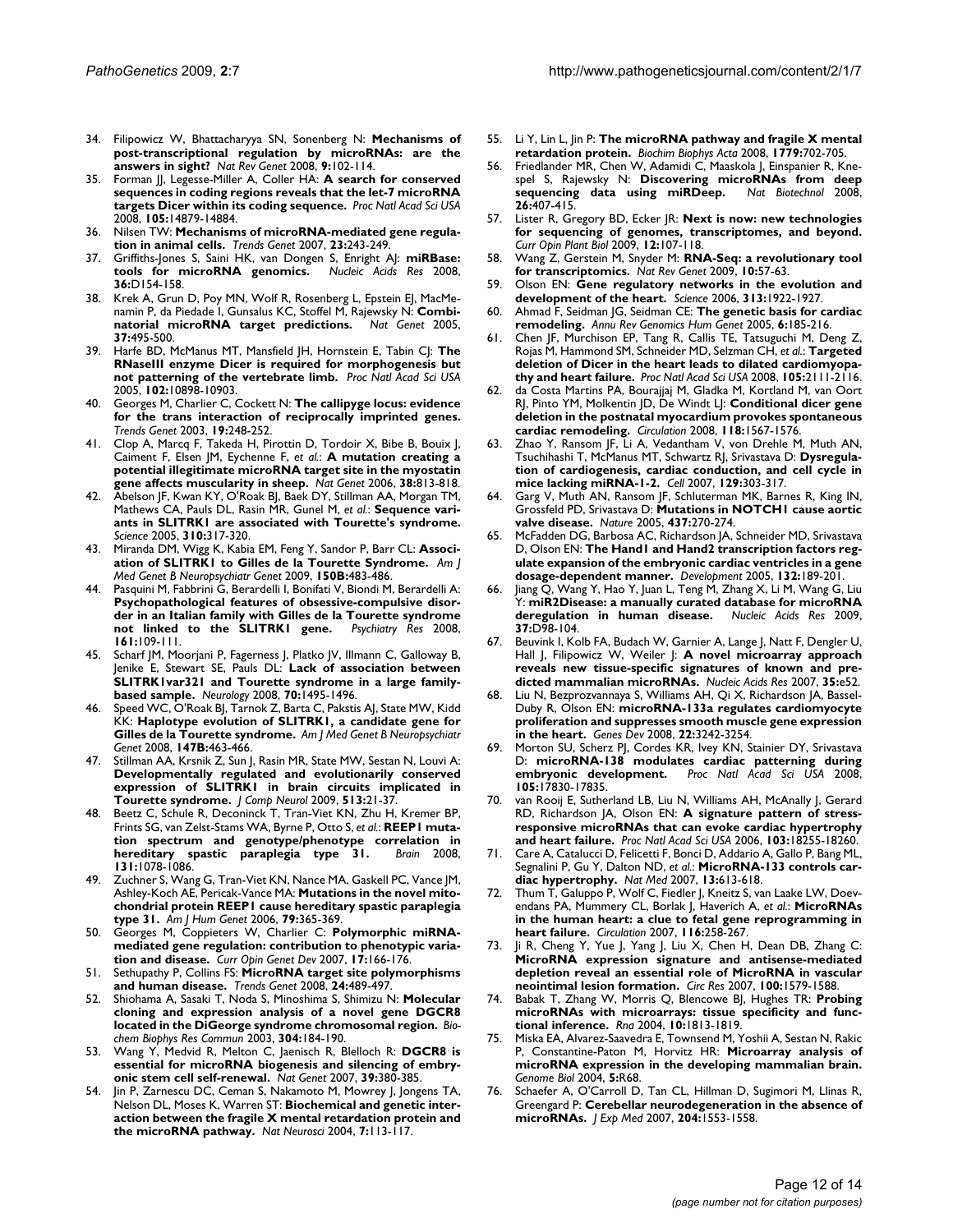- 77. Cuellar TL, Davis TH, Nelson PT, Loeb GB, Harfe BD, Ullian E, McManus MT: **[Dicer loss in striatal neurons produces behavio](http://www.ncbi.nlm.nih.gov/entrez/query.fcgi?cmd=Retrieve&db=PubMed&dopt=Abstract&list_uids=18385371)[ral and neuroanatomical phenotypes in the absence of neu](http://www.ncbi.nlm.nih.gov/entrez/query.fcgi?cmd=Retrieve&db=PubMed&dopt=Abstract&list_uids=18385371)[rodegeneration.](http://www.ncbi.nlm.nih.gov/entrez/query.fcgi?cmd=Retrieve&db=PubMed&dopt=Abstract&list_uids=18385371)** *Proc Natl Acad Sci USA* 2008, **105:**5614-5619.
- 78. Damiani D, Alexander JJ, O'Rourke JR, McManus M, Jadhav AP, Cepko CL, Hauswirth WW, Harfe BD, Strettoi E: **[Dicer inactivation leads](http://www.ncbi.nlm.nih.gov/entrez/query.fcgi?cmd=Retrieve&db=PubMed&dopt=Abstract&list_uids=18463241) [to progressive functional and structural degeneration of the](http://www.ncbi.nlm.nih.gov/entrez/query.fcgi?cmd=Retrieve&db=PubMed&dopt=Abstract&list_uids=18463241) [mouse retina.](http://www.ncbi.nlm.nih.gov/entrez/query.fcgi?cmd=Retrieve&db=PubMed&dopt=Abstract&list_uids=18463241)** *J Neurosci* 2008, **28:**4878-4887.
- 79. De Pietri Tonelli D, Pulvers JN, Haffner C, Murchison EP, Hannon GJ, Huttner WB: **[miRNAs are essential for survival and differenti](http://www.ncbi.nlm.nih.gov/entrez/query.fcgi?cmd=Retrieve&db=PubMed&dopt=Abstract&list_uids=18997113)[ation of newborn neurons but not for expansion of neural](http://www.ncbi.nlm.nih.gov/entrez/query.fcgi?cmd=Retrieve&db=PubMed&dopt=Abstract&list_uids=18997113) progenitors during early neurogenesis in the mouse embry[onic neocortex.](http://www.ncbi.nlm.nih.gov/entrez/query.fcgi?cmd=Retrieve&db=PubMed&dopt=Abstract&list_uids=18997113)** *Development* 2008, **135:**3911-3921.
- 80. Davis TH, Cuellar TL, Koch SM, Barker AJ, Harfe BD, McManus MT, Ullian EM: **[Conditional loss of Dicer disrupts cellular and tissue](http://www.ncbi.nlm.nih.gov/entrez/query.fcgi?cmd=Retrieve&db=PubMed&dopt=Abstract&list_uids=18434510) [morphogenesis in the cortex and hippocampus.](http://www.ncbi.nlm.nih.gov/entrez/query.fcgi?cmd=Retrieve&db=PubMed&dopt=Abstract&list_uids=18434510)** *J Neurosci* 2008, **28:**4322-4330.
- 81. Hebert SS, De Strooper B: **[Alterations of the microRNA net](http://www.ncbi.nlm.nih.gov/entrez/query.fcgi?cmd=Retrieve&db=PubMed&dopt=Abstract&list_uids=19268374)[work cause neurodegenerative disease.](http://www.ncbi.nlm.nih.gov/entrez/query.fcgi?cmd=Retrieve&db=PubMed&dopt=Abstract&list_uids=19268374)** *Trends Neurosci* 2009, **32:**199-206.
- 82. Bak M, Silahtaroglu A, Moller M, Christensen M, Rath MF, Skryabin B, Tommerup N, Kauppinen S: **[MicroRNA expression in the adult](http://www.ncbi.nlm.nih.gov/entrez/query.fcgi?cmd=Retrieve&db=PubMed&dopt=Abstract&list_uids=18230762) [mouse central nervous system.](http://www.ncbi.nlm.nih.gov/entrez/query.fcgi?cmd=Retrieve&db=PubMed&dopt=Abstract&list_uids=18230762)** *Rna* 2008, **14:**432-444.
- 83. Cheng LC, Pastrana E, Tavazoie M, Doetsch F: **[miR-124 regulates](http://www.ncbi.nlm.nih.gov/entrez/query.fcgi?cmd=Retrieve&db=PubMed&dopt=Abstract&list_uids=19287386) [adult neurogenesis in the subventricular zone stem cell](http://www.ncbi.nlm.nih.gov/entrez/query.fcgi?cmd=Retrieve&db=PubMed&dopt=Abstract&list_uids=19287386) [niche.](http://www.ncbi.nlm.nih.gov/entrez/query.fcgi?cmd=Retrieve&db=PubMed&dopt=Abstract&list_uids=19287386)** *Nat Neurosci* 2009, **12:**399-408.
- Schratt GM, Tuebing F, Nigh EA, Kane CG, Sabatini ME, Kiebler M, Greenberg ME: **[A brain-specific microRNA regulates dendritic](http://www.ncbi.nlm.nih.gov/entrez/query.fcgi?cmd=Retrieve&db=PubMed&dopt=Abstract&list_uids=16421561) [spine development.](http://www.ncbi.nlm.nih.gov/entrez/query.fcgi?cmd=Retrieve&db=PubMed&dopt=Abstract&list_uids=16421561)** *Nature* 2006, **439:**283-289.
- 85. Wayman GA, Davare M, Ando H, Fortin D, Varlamova O, Cheng HY, Marks D, Obrietan K, Soderling TR, Goodman RH, Impey S: **[An](http://www.ncbi.nlm.nih.gov/entrez/query.fcgi?cmd=Retrieve&db=PubMed&dopt=Abstract&list_uids=18577589) [activity-regulated microRNA controls dendritic plasticity by](http://www.ncbi.nlm.nih.gov/entrez/query.fcgi?cmd=Retrieve&db=PubMed&dopt=Abstract&list_uids=18577589) [down-regulating p250GAP.](http://www.ncbi.nlm.nih.gov/entrez/query.fcgi?cmd=Retrieve&db=PubMed&dopt=Abstract&list_uids=18577589)** *Proc Natl Acad Sci USA* 2008, **105:**9093-9098.
- 86. Walker JC, Harland RM: **[microRNA-24a is required to repress](http://www.ncbi.nlm.nih.gov/entrez/query.fcgi?cmd=Retrieve&db=PubMed&dopt=Abstract&list_uids=19372388) [apoptosis in the developing neural retina.](http://www.ncbi.nlm.nih.gov/entrez/query.fcgi?cmd=Retrieve&db=PubMed&dopt=Abstract&list_uids=19372388)** *Genes Dev* 2009, **23:**1046-1051.
- 87. Cobb BS, Hertweck A, Smith J, O'Connor E, Graf D, Cook T, Smale ST, Sakaguchi S, Livesey FJ, Fisher AG, Merkenschlager M: **[A role for](http://www.ncbi.nlm.nih.gov/entrez/query.fcgi?cmd=Retrieve&db=PubMed&dopt=Abstract&list_uids=17060477) [Dicer in immune regulation.](http://www.ncbi.nlm.nih.gov/entrez/query.fcgi?cmd=Retrieve&db=PubMed&dopt=Abstract&list_uids=17060477)** *J Exp Med* 2006, **203:**2519-2527.
- 88. Muljo SA, Ansel KM, Kanellopoulou C, Livingston DM, Rao A, Rajewsky K: **[Aberrant T cell differentiation in the absence of Dicer.](http://www.ncbi.nlm.nih.gov/entrez/query.fcgi?cmd=Retrieve&db=PubMed&dopt=Abstract&list_uids=16009718)** *J Exp Med* 2005, **202:**261-269.
- 89. Liston A, Lu LF, O'Carroll D, Tarakhovsky A, Rudensky AY: **[Dicer](http://www.ncbi.nlm.nih.gov/entrez/query.fcgi?cmd=Retrieve&db=PubMed&dopt=Abstract&list_uids=18725526)[dependent microRNA pathway safeguards regulatory T cell](http://www.ncbi.nlm.nih.gov/entrez/query.fcgi?cmd=Retrieve&db=PubMed&dopt=Abstract&list_uids=18725526) [function.](http://www.ncbi.nlm.nih.gov/entrez/query.fcgi?cmd=Retrieve&db=PubMed&dopt=Abstract&list_uids=18725526)** *J Exp Med* 2008, **205:**1993-2004.
- 90. Koralov SB, Muljo SA, Galler GR, Krek A, Chakraborty T, Kanellopoulou C, Jensen K, Cobb BS, Merkenschlager M, Rajewsky N, Rajewsky K: **[Dicer ablation affects antibody diversity and cell](http://www.ncbi.nlm.nih.gov/entrez/query.fcgi?cmd=Retrieve&db=PubMed&dopt=Abstract&list_uids=18329371) [survival in the B lymphocyte lineage.](http://www.ncbi.nlm.nih.gov/entrez/query.fcgi?cmd=Retrieve&db=PubMed&dopt=Abstract&list_uids=18329371)** *Cell* 2008, **132:**860-874.
- 91. Rodriguez A, Vigorito E, Clare S, Warren MV, Couttet P, Soond DR, van Dongen S, Grocock RJ, Das PP, Miska EA, *et al.*: **[Requirement](http://www.ncbi.nlm.nih.gov/entrez/query.fcgi?cmd=Retrieve&db=PubMed&dopt=Abstract&list_uids=17463290) [of bic/microRNA-155 for normal immune function.](http://www.ncbi.nlm.nih.gov/entrez/query.fcgi?cmd=Retrieve&db=PubMed&dopt=Abstract&list_uids=17463290)** *Science* 2007, **316:**608-611.
- 92. Thai TH, Calado DP, Casola S, Ansel KM, Xiao C, Xue Y, Murphy A, Frendewey D, Valenzuela D, Kutok JL, *et al.*: **[Regulation of the ger](http://www.ncbi.nlm.nih.gov/entrez/query.fcgi?cmd=Retrieve&db=PubMed&dopt=Abstract&list_uids=17463289)[minal center response by microRNA-155.](http://www.ncbi.nlm.nih.gov/entrez/query.fcgi?cmd=Retrieve&db=PubMed&dopt=Abstract&list_uids=17463289)** *Science* 2007, **316:**604-608.
- 93. Ventura A, Young AG, Winslow MM, Lintault L, Meissner A, Erkeland SJ, Newman J, Bronson RT, Crowley D, Stone JR, *et al.*: **[Targeted](http://www.ncbi.nlm.nih.gov/entrez/query.fcgi?cmd=Retrieve&db=PubMed&dopt=Abstract&list_uids=18329372) [deletion reveals essential and overlapping functions of the](http://www.ncbi.nlm.nih.gov/entrez/query.fcgi?cmd=Retrieve&db=PubMed&dopt=Abstract&list_uids=18329372) [miR-17 through 92 family of miRNA clusters.](http://www.ncbi.nlm.nih.gov/entrez/query.fcgi?cmd=Retrieve&db=PubMed&dopt=Abstract&list_uids=18329372)** *Cell* 2008, **132:**875-886.
- Xiao C, Srinivasan L, Calado DP, Patterson HC, Zhang B, Wang J, Henderson JM, Kutok JL, Rajewsky K: **[Lymphoproliferative dis](http://www.ncbi.nlm.nih.gov/entrez/query.fcgi?cmd=Retrieve&db=PubMed&dopt=Abstract&list_uids=18327259)[ease and autoimmunity in mice with increased miR-17-92](http://www.ncbi.nlm.nih.gov/entrez/query.fcgi?cmd=Retrieve&db=PubMed&dopt=Abstract&list_uids=18327259) [expression in lymphocytes.](http://www.ncbi.nlm.nih.gov/entrez/query.fcgi?cmd=Retrieve&db=PubMed&dopt=Abstract&list_uids=18327259)** *Nat Immunol* 2008, **9:**405-414.
- 95. Johnnidis JB, Harris MH, Wheeler RT, Stehling-Sun S, Lam MH, Kirak O, Brummelkamp TR, Fleming MD, Camargo FD: **[Regulation of](http://www.ncbi.nlm.nih.gov/entrez/query.fcgi?cmd=Retrieve&db=PubMed&dopt=Abstract&list_uids=18278031) [progenitor cell proliferation and granulocyte function by](http://www.ncbi.nlm.nih.gov/entrez/query.fcgi?cmd=Retrieve&db=PubMed&dopt=Abstract&list_uids=18278031) [microRNA-223.](http://www.ncbi.nlm.nih.gov/entrez/query.fcgi?cmd=Retrieve&db=PubMed&dopt=Abstract&list_uids=18278031)** *Nature* 2008, **451:**1125-1129.
- 96. Andl T, Murchison EP, Liu F, Zhang Y, Yunta-Gonzalez M, Tobias JW, Andl CD, Seykora JT, Hannon GJ, Millar SE: **[The miRNA-process](http://www.ncbi.nlm.nih.gov/entrez/query.fcgi?cmd=Retrieve&db=PubMed&dopt=Abstract&list_uids=16682203)[ing enzyme dicer is essential for the morphogenesis and](http://www.ncbi.nlm.nih.gov/entrez/query.fcgi?cmd=Retrieve&db=PubMed&dopt=Abstract&list_uids=16682203) [maintenance of hair follicles.](http://www.ncbi.nlm.nih.gov/entrez/query.fcgi?cmd=Retrieve&db=PubMed&dopt=Abstract&list_uids=16682203)** *Curr Biol* 2006, **16:**1041-1049.
- 97. Harris KS, Zhang Z, McManus MT, Harfe BD, Sun X: **[Dicer function](http://www.ncbi.nlm.nih.gov/entrez/query.fcgi?cmd=Retrieve&db=PubMed&dopt=Abstract&list_uids=16452165) [is essential for lung epithelium morphogenesis.](http://www.ncbi.nlm.nih.gov/entrez/query.fcgi?cmd=Retrieve&db=PubMed&dopt=Abstract&list_uids=16452165)** *Proc Natl Acad Sci USA* 2006, **103:**2208-2213.
- 98. O'Rourke JR, Georges SA, Seay HR, Tapscott SJ, McManus MT, Goldhamer DJ, Swanson MS, Harfe BD: **[Essential role for Dicer during](http://www.ncbi.nlm.nih.gov/entrez/query.fcgi?cmd=Retrieve&db=PubMed&dopt=Abstract&list_uids=17936265) [skeletal muscle development.](http://www.ncbi.nlm.nih.gov/entrez/query.fcgi?cmd=Retrieve&db=PubMed&dopt=Abstract&list_uids=17936265)** *Dev Biol* 2007, **311:**359-368.
- Hong X, Luense LJ, McGinnis LK, Nothnick WB, Christenson LK: **[Dicer1 is essential for female fertility and normal develop](http://www.ncbi.nlm.nih.gov/entrez/query.fcgi?cmd=Retrieve&db=PubMed&dopt=Abstract&list_uids=18703631)[ment of the female reproductive system.](http://www.ncbi.nlm.nih.gov/entrez/query.fcgi?cmd=Retrieve&db=PubMed&dopt=Abstract&list_uids=18703631)** *Endocrinology* 2008, **149:**6207-6212.
- 100. Pastorelli LM, Wells S, Fray M, Smith A, Hough T, Harfe BD, McManus MT, Smith L, Woolf AS, Cheeseman M, Greenfield A: **[Genetic anal](http://www.ncbi.nlm.nih.gov/entrez/query.fcgi?cmd=Retrieve&db=PubMed&dopt=Abstract&list_uids=19169742)[yses reveal a requirement for Dicer1 in the mouse urogenital](http://www.ncbi.nlm.nih.gov/entrez/query.fcgi?cmd=Retrieve&db=PubMed&dopt=Abstract&list_uids=19169742) [tract.](http://www.ncbi.nlm.nih.gov/entrez/query.fcgi?cmd=Retrieve&db=PubMed&dopt=Abstract&list_uids=19169742)** *Mamm Genome* 2009, **20:**140-151.
- 101. Sekine S, Ogawa R, Ito R, Hiraoka N, McManus MT, Kanai Y, Hebrok M: **[Disruption of Dicer1 Induces Dysregulated Fetal Gene](http://www.ncbi.nlm.nih.gov/entrez/query.fcgi?cmd=Retrieve&db=PubMed&dopt=Abstract&list_uids=19272382) [Expression and Promotes Hepatocarcinogenesis.](http://www.ncbi.nlm.nih.gov/entrez/query.fcgi?cmd=Retrieve&db=PubMed&dopt=Abstract&list_uids=19272382)** *Gastroenterology* 2009, **136:**2304-2315.
- 102. ten Berge D, Brouwer A, Korving J, Martin JF, Meijlink F: **[Prx1 and](http://www.ncbi.nlm.nih.gov/entrez/query.fcgi?cmd=Retrieve&db=PubMed&dopt=Abstract&list_uids=9729491) [Prx2 in skeletogenesis: roles in the craniofacial region, inner](http://www.ncbi.nlm.nih.gov/entrez/query.fcgi?cmd=Retrieve&db=PubMed&dopt=Abstract&list_uids=9729491) [ear and limbs.](http://www.ncbi.nlm.nih.gov/entrez/query.fcgi?cmd=Retrieve&db=PubMed&dopt=Abstract&list_uids=9729491)** *Development* 1998, **125:**3831-3842.
- 103. Aberdam D, Candi E, Knight RA, Melino G: **[miRNAs, 'stemness'](http://www.ncbi.nlm.nih.gov/entrez/query.fcgi?cmd=Retrieve&db=PubMed&dopt=Abstract&list_uids=18848452) [and skin.](http://www.ncbi.nlm.nih.gov/entrez/query.fcgi?cmd=Retrieve&db=PubMed&dopt=Abstract&list_uids=18848452)** *Trends Biochem Sci* 2008, **33:**583-591.
- 104. Soukup GA, Fritzsch B, Pierce ML, Weston MD, Jahan I, McManus MT, Harfe BD: **[Residual microRNA expression dictates the](http://www.ncbi.nlm.nih.gov/entrez/query.fcgi?cmd=Retrieve&db=PubMed&dopt=Abstract&list_uids=19389351) [extent of inner ear development in conditional Dicer knock](http://www.ncbi.nlm.nih.gov/entrez/query.fcgi?cmd=Retrieve&db=PubMed&dopt=Abstract&list_uids=19389351)[out mice.](http://www.ncbi.nlm.nih.gov/entrez/query.fcgi?cmd=Retrieve&db=PubMed&dopt=Abstract&list_uids=19389351)** *Dev Biol* 2009, **328:**328-341.
- 105. Friedman LM, Dror AA, Mor E, Tenne T, Toren G, Satoh T, Biesemeier DJ, Shomron N, Fekete DM, Hornstein E, Avraham KB: **[Micro-](http://www.ncbi.nlm.nih.gov/entrez/query.fcgi?cmd=Retrieve&db=PubMed&dopt=Abstract&list_uids=19416898)[RNAs are essential for development and function of inner](http://www.ncbi.nlm.nih.gov/entrez/query.fcgi?cmd=Retrieve&db=PubMed&dopt=Abstract&list_uids=19416898) [ear hair cells in vertebrates.](http://www.ncbi.nlm.nih.gov/entrez/query.fcgi?cmd=Retrieve&db=PubMed&dopt=Abstract&list_uids=19416898)** *Proc Natl Acad Sci USA* 2009, **106:**7915-7920.
- 106. Fujiki K, Hotta Y, Hayakawa M, Saito A, Mashima Y, Mori M, Yoshii M, Murakami A, Matsumoto M, Hayasaka S, *et al.*: **[REP-1 gene muta](http://www.ncbi.nlm.nih.gov/entrez/query.fcgi?cmd=Retrieve&db=PubMed&dopt=Abstract&list_uids=10447648)[tions in Japanese patients with choroideremia.](http://www.ncbi.nlm.nih.gov/entrez/query.fcgi?cmd=Retrieve&db=PubMed&dopt=Abstract&list_uids=10447648)** *Graefes Arch Clin Exp Ophthalmol* 1999, **237:**735-740.
- 107. van Bokhoven H, Schwartz M, Andreasson S, Hurk JA van den, Bogerd L, Jay M, Ruther K, Jay B, Pawlowitzki IH, Sankila EM, *et al.*: **[Mutation](http://www.ncbi.nlm.nih.gov/entrez/query.fcgi?cmd=Retrieve&db=PubMed&dopt=Abstract&list_uids=7981671) [spectrum in the CHM gene of Danish and Swedish choroi](http://www.ncbi.nlm.nih.gov/entrez/query.fcgi?cmd=Retrieve&db=PubMed&dopt=Abstract&list_uids=7981671)[deremia patients.](http://www.ncbi.nlm.nih.gov/entrez/query.fcgi?cmd=Retrieve&db=PubMed&dopt=Abstract&list_uids=7981671)** *Hum Mol Genet* 1994, **3:**1047-1051.
- 108. Fisher SE, Black GC, Lloyd SE, Hatchwell E, Wrong O, Thakker RV, Craig IW: **[Isolation and partial characterization of a chloride](http://www.ncbi.nlm.nih.gov/entrez/query.fcgi?cmd=Retrieve&db=PubMed&dopt=Abstract&list_uids=7874126) [channel gene which is expressed in kidney and is a candidate](http://www.ncbi.nlm.nih.gov/entrez/query.fcgi?cmd=Retrieve&db=PubMed&dopt=Abstract&list_uids=7874126) for Dent's disease (an X-linked hereditary nephrolithiasis).** *Hum Mol Genet* 1994, **3:**2053-2059.
- 109. Huber M, Floeth M, Borradori L, Schacke H, Rugg EL, Lane EB, Frenk E, Hohl D, Bruckner-Tuderman L: **[Deletion of the cytoplasmatic](http://www.ncbi.nlm.nih.gov/entrez/query.fcgi?cmd=Retrieve&db=PubMed&dopt=Abstract&list_uids=11851893) [domain of BP180/collagen XVII causes a phenotype with pre](http://www.ncbi.nlm.nih.gov/entrez/query.fcgi?cmd=Retrieve&db=PubMed&dopt=Abstract&list_uids=11851893)[dominant features of epidermolysis bullosa simplex.](http://www.ncbi.nlm.nih.gov/entrez/query.fcgi?cmd=Retrieve&db=PubMed&dopt=Abstract&list_uids=11851893)** *J Invest Dermatol* 2002, **118:**185-192.
- 110. Scheffer H, Stulp RP, Verlind E, Meulen M van der, Bruckner-Tuderman L, Gedde-Dahl T Jr, te Meerman GJ, Sonnenberg A, Buys CH, Jonkman MF: **[Implications of intragenic marker homozygosity](http://www.ncbi.nlm.nih.gov/entrez/query.fcgi?cmd=Retrieve&db=PubMed&dopt=Abstract&list_uids=9254855) [and haplotype sharing in a rare autosomal recessive disor](http://www.ncbi.nlm.nih.gov/entrez/query.fcgi?cmd=Retrieve&db=PubMed&dopt=Abstract&list_uids=9254855)der: the example of the collagen type XVII (COL17A1) locus [in generalised atrophic benign epidermolysis bullosa.](http://www.ncbi.nlm.nih.gov/entrez/query.fcgi?cmd=Retrieve&db=PubMed&dopt=Abstract&list_uids=9254855)** *Hum Genet* 1997, **100:**230-235.
- 111. Arikawa-Hirasawa E, Koga R, Tsukahara T, Nonaka I, Mitsudome A, Goto K, Beggs AH, Arahata K: **[A severe muscular dystrophy](http://www.ncbi.nlm.nih.gov/entrez/query.fcgi?cmd=Retrieve&db=PubMed&dopt=Abstract&list_uids=7496177) patient with an internally deleted very short (110 kD) dys[trophin: presence of the binding site for dystrophin-associ](http://www.ncbi.nlm.nih.gov/entrez/query.fcgi?cmd=Retrieve&db=PubMed&dopt=Abstract&list_uids=7496177)ated glycoprotein (DAG) may not be enough for [physiological function of dystrophin.](http://www.ncbi.nlm.nih.gov/entrez/query.fcgi?cmd=Retrieve&db=PubMed&dopt=Abstract&list_uids=7496177)** *Neuromuscul Disord* 1995, **5:**429-438.
- 112. Den Dunnen JT, Grootscholten PM, Bakker E, Blonden LA, Ginjaar HB, Wapenaar MC, van Paassen HM, van Broeckhoven C, Pearson PL, van Ommen GJ: **[Topography of the Duchenne muscular dys](http://www.ncbi.nlm.nih.gov/entrez/query.fcgi?cmd=Retrieve&db=PubMed&dopt=Abstract&list_uids=2573997)[trophy \(DMD\) gene: FIGE and cDNA analysis of 194 cases](http://www.ncbi.nlm.nih.gov/entrez/query.fcgi?cmd=Retrieve&db=PubMed&dopt=Abstract&list_uids=2573997) [reveals 115 deletions and 13 duplications.](http://www.ncbi.nlm.nih.gov/entrez/query.fcgi?cmd=Retrieve&db=PubMed&dopt=Abstract&list_uids=2573997)** *Am J Hum Genet* 1989, **45:**835-847.
- 113. Winnard AV, Klein CJ, Coovert DD, Prior T, Papp A, Snyder P, Bulman DE, Ray PN, McAndrew P, King W, *et al.*: **[Characterization of](http://www.ncbi.nlm.nih.gov/entrez/query.fcgi?cmd=Retrieve&db=PubMed&dopt=Abstract&list_uids=8353493) [translational frame exception patients in Duchenne/Becker](http://www.ncbi.nlm.nih.gov/entrez/query.fcgi?cmd=Retrieve&db=PubMed&dopt=Abstract&list_uids=8353493) [muscular dystrophy.](http://www.ncbi.nlm.nih.gov/entrez/query.fcgi?cmd=Retrieve&db=PubMed&dopt=Abstract&list_uids=8353493)** *Hum Mol Genet* 1993, **2:**737-744.
- 114. Casula L, Murru S, Pecorara M, Ristaldi MS, Restagno G, Mancuso G, Morfini M, De Biasi R, Baudo F, Carbonara A, *et al.*: **[Recurrent](http://www.ncbi.nlm.nih.gov/entrez/query.fcgi?cmd=Retrieve&db=PubMed&dopt=Abstract&list_uids=2105106)**